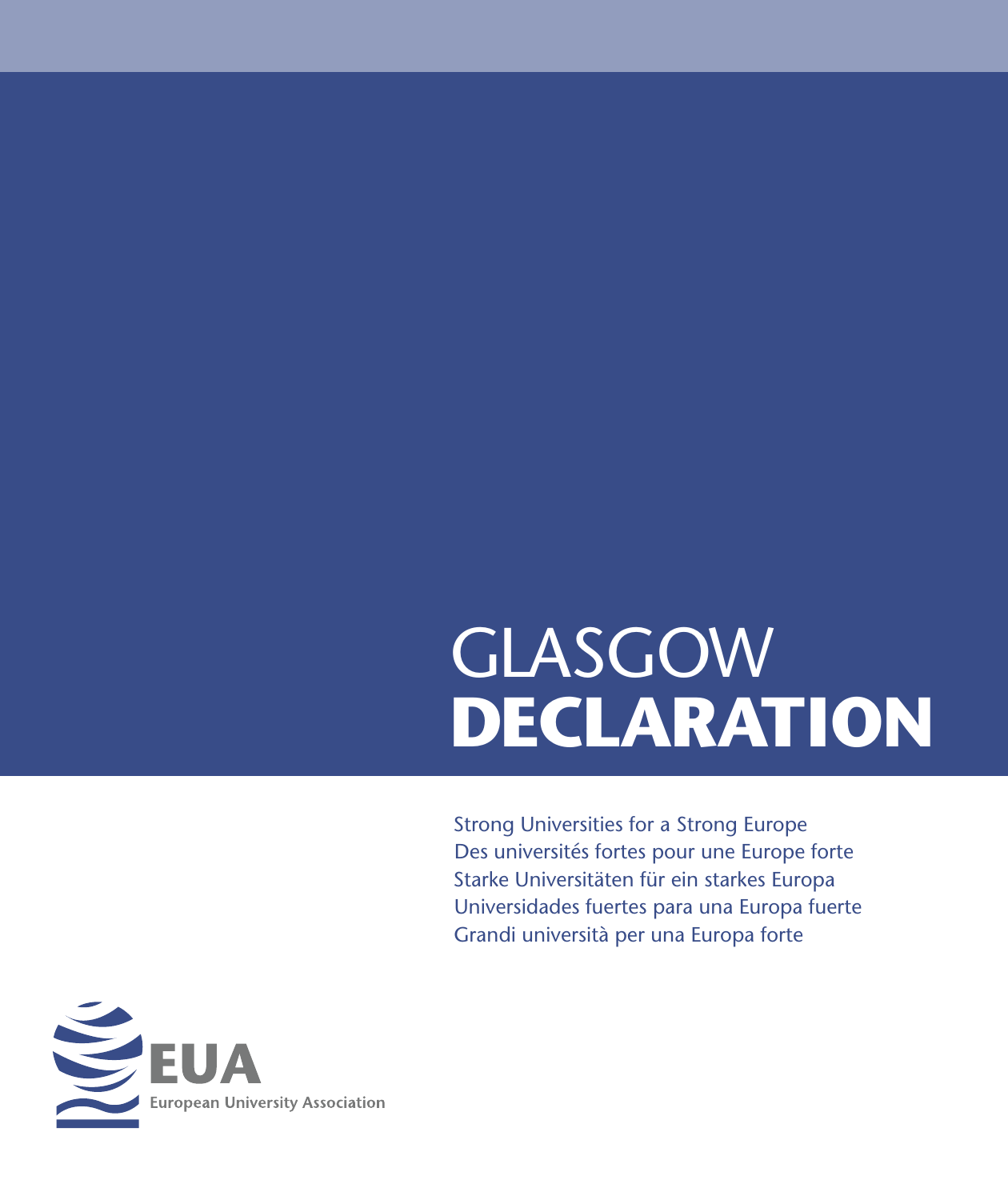Copyright © 2005 by the European University Association

All rights reserved. This information may be freely used and copied for non-commercial purposes, provided that the source is acknowledged (© European University Association).

For ordering information, please contact publications@eua.be or write to:

**European University Association asbl**

Rue d'Egmont 13 1000 Brussels, Belgium Tel +32-2 230 55 44 - Fax +32 -2 230 57 51

A free electronic version of this study is available through www.eua.be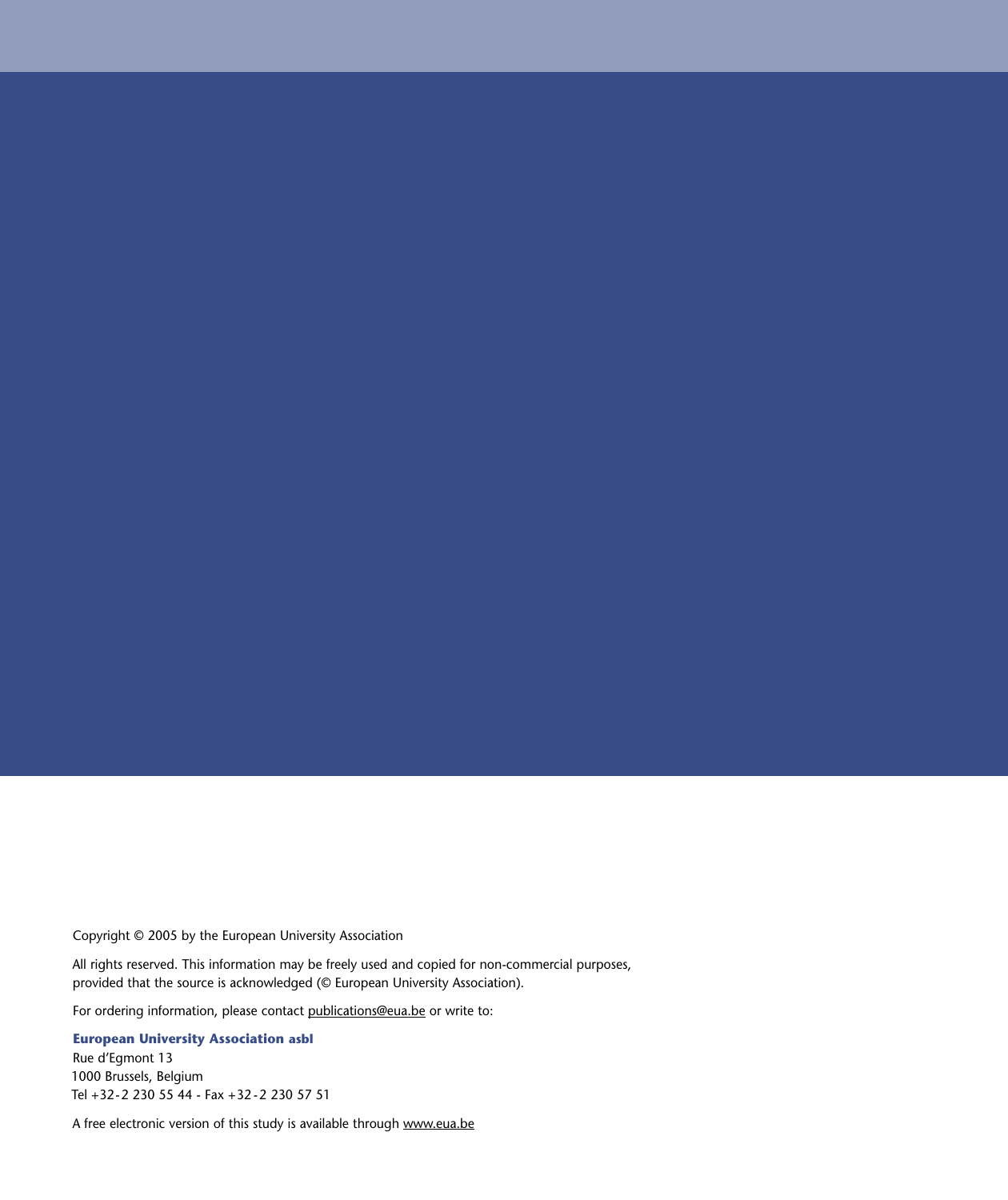The Glasgow Declaration results from the debates that took place during the third EUA Convention of Higher Education Institutions hosted by the three Glasgow universities from 31 March to 2 April 2005. It was formally adopted by the EUA Council on 15 April. Over six hundred higher education representatives from forty-seven countries were present in Glasgow to discuss their own future and their contribution to shaping the European Knowledge society.

The Declaration provides the basis for the message that EUA will present to Ministers of Education meeting in Bergen on 19/20 May to discuss next steps in the Bologna Process, and also sets the policy agenda for the higher education community in the years to come. It will be the basis for the high level policy dialogue between public authorities and universities stressed by Commission President, José Manuel Barroso, in Glasgow, and emphasises our willingness to work with partners in securing the future of European universities as, in the words of President Barroso, "unquestionably one of Europe's top priorities."

The Declaration underlines universities' commitment to pushing forward reforms and the importance of developing differentiated missions and profiles to address responsibly the challenges of global competition and social cohesion. Governments are called upon to give European universities the autonomy they need, be it legal, administrative or financial, to allow them to implement reforms, while universities recognise the importance of improving governance and strengthening leadership at all levels.

For the first time, EUA addresses the crucial topic of funding, stating clearly that adequate funding is a prerequisite for securing universities' future and, with it, their capacity for promoting cultural, social and technological innovation. The Declaration emphasises that Europe cannot hope to compete with education systems in other parts of the world if higher education and research budgets are not viewed as an investment in the future and urgently increased. At the institutional level, universities are committed to improving their governing structures and leadership competence so as to increase their efficiency and innovative capacity and to achieve their multiple missions.

These are the challenges that the newly elected EUA President and Board will take up in the years to come. I am happy that we are able to start by ensuring that the Glasgow Declaration is available in five languages. I would therefore like to take this opportunity to thank all those who contributed to the success of the Glasgow Convention and the preparation of this multilingual publication.

oury himal

Professor Georg Winckler President

1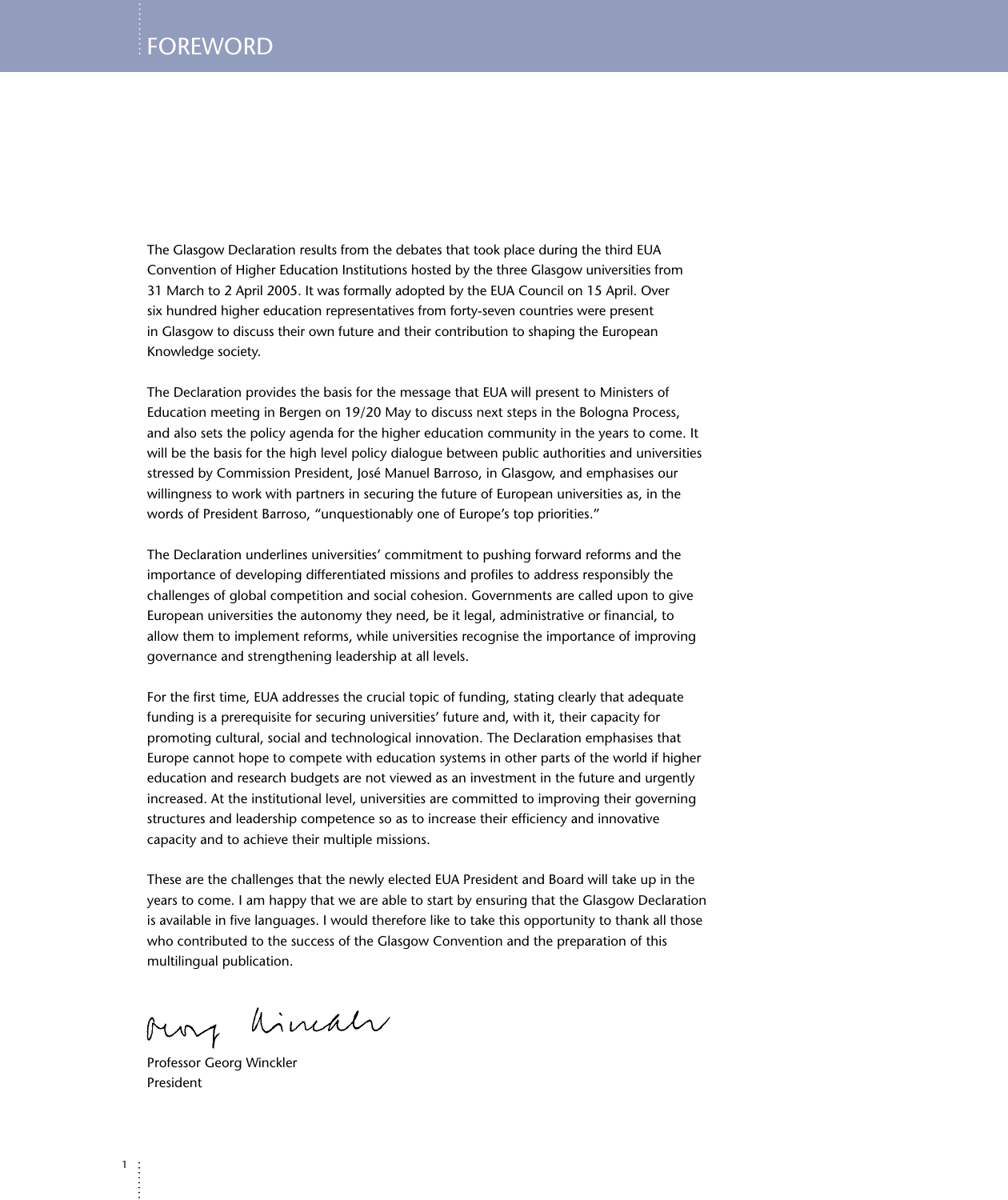### STRONG **UNIVERSITIES** FOR A STRONG **EUROPE**

#### **I. PREAMBLE**

- **1** The Glasgow Declaration provides the basis for a continued high level policy dialogue between universities – in the broadest sense - and public authorities which was called for in Glasgow by Commission President José Manuel Barroso in order to secure, as one of Europe's top priorities, the future of Europe's universities.
- **2** The Glasgow Declaration sets out actions which will ensure that universities make their full contribution to building Europe as a major player in a global environment. This Action Agenda follows on from the work begun by EUA in Salamanca (2001) and in Graz (2003).
- **3** Europe needs strong and creative universities as key actors in shaping the European knowledge society through their commitment to wide participation and lifelong learning, and by their promotion of quality and excellence in teaching, learning, research and innovation activities.
- **4** This will be achieved by self-confident institutions able to determine their own development and to contribute to social, cultural and economic well-being at regional, national, European and global level.
- **5** Universities are committed to improving their governing structures and leadership competence so as to increase their efficiency and innovative capacity and to achieve their multiple missions.

#### **II. MISSION AND VALUES FOR STRONG INSTITUTIONS**

- **6** Universities' multiple missions involve the creation, preservation, evaluation, dissemination and exploitation of knowledge. Strong universities require strong academic and social values that underlie their contributions to society. Universities share a commitment to the social underpinning of economic growth and the ethical dimensions of higher education and research.
- **7** Universities are developing differentiated missions and profiles to address the challenges of global competition while maintaining a commitment to access and social cohesion. Diversification and greater competition are balanced by inter-institutional cooperation based on a shared commitment to quality.
- **8** Inter-institutional cooperation has been the hallmark of Europe's universities and is increasingly important in a globalised and competitive environment. Universities acknowledge that European integration must be accompanied by strengthened international cooperation based on a community of interests.
- **9** Universities are open to working with society. Institutional autonomy and mission diversity are essential prerequisites for ensuring effective engagement.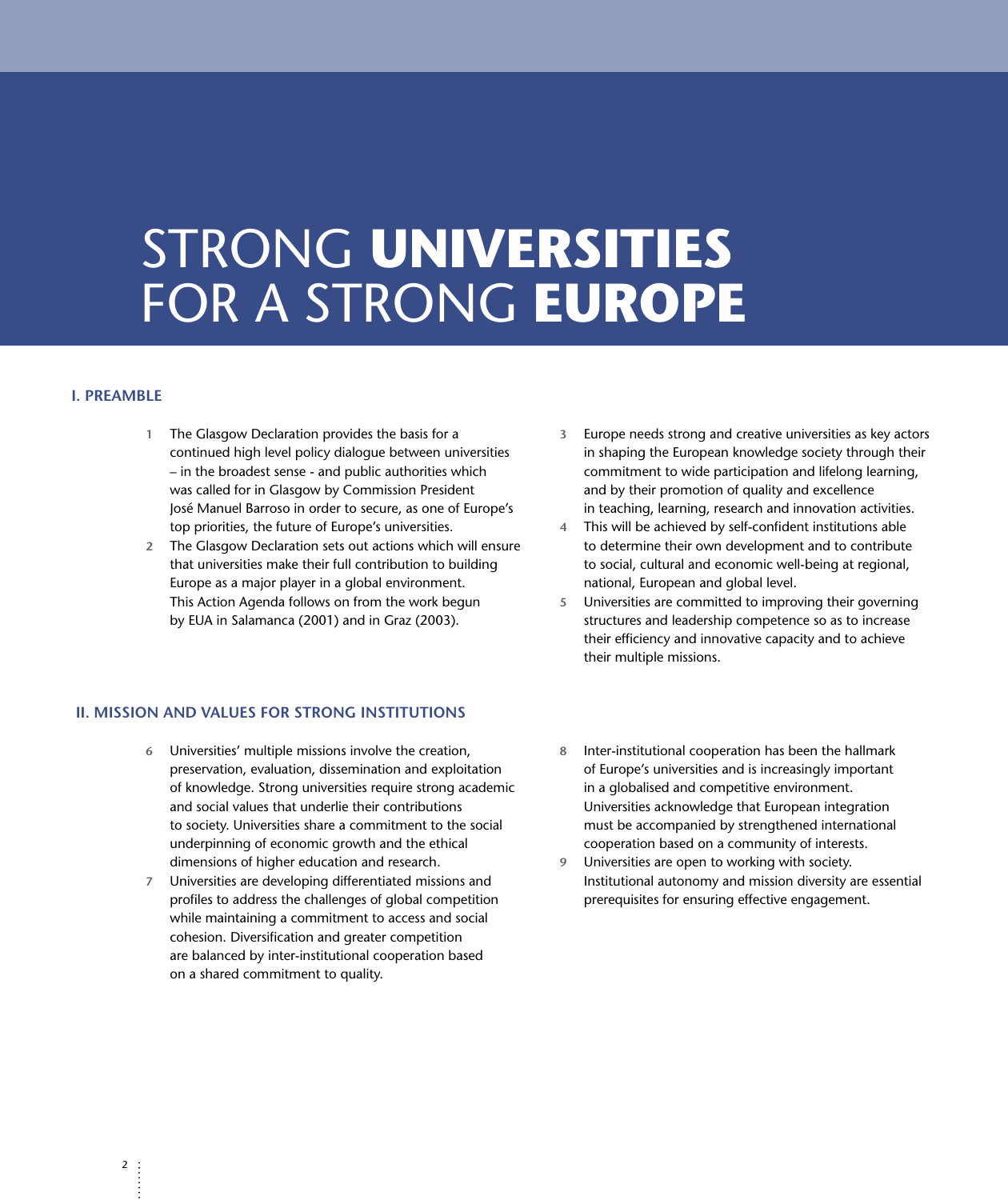#### **III. THE POLICY FRAMEWORK - THE KNOWLEDGE SOCIETY THROUGH HIGHER EDUCATION AND RESEARCH**

- **10** Universities have demonstrated the inextricable linkage between implementing the Bologna reforms and meeting the research and innovation goals of the Lisbon Agenda. These two policy agendas urgently need to be viewed together in order for each to be successful in the long term.
- **11** Recognising this common research and higher education agenda implies rethinking the role of governments in their relation to universities. Governments must emphasise trust and empowerment, provide incentives in order to support and steer the higher education sector and concentrate on a supervisory rather than a regulatory role.

#### **IV. REFOCUSING THE BOLOGNA PROCESS MIDWAY TO 2010**

- **13** Bologna reforms are refocusing on higher education institutions, now that the legislative framework is largely in place. Universities willingly accept their responsibility to drive forward implementation in the next five years and urge governments to accept that the process needs time, and financial and human resources, to ensure long-term sustainability.
- **14** Universities commit to redoubling their efforts to introduce innovative teaching methods, to reorient curricula in a dialogue with employers and to take up the challenge of academic and professional education, lifelong learning and recognition of prior learning. Governments are urged to give universities the autonomy they need to introduce the agreed reforms.
- **15** In order to enhance the acceptance of first cycle qualifications, governments should take the lead by restructuring public sector career paths accordingly.
- **16** Universities commit to increasing their efforts to promote student centred learning, to introduce learning outcomes in curricular design, to implement ECTS and to ensure the flexible adoption of modularisation. Governments should include universities in the continuing efforts to develop national and European qualifications frameworks. These must be sufficiently broad and transparent to promote institutional innovation and be given time in order to be developed adequately and to agree on a common terminology.

**12** The importance of investment in education, innovation and research in meeting the Lisbon goals, and the central role of universities, means that policy discussions between universities and national authorities should take place with governments as a whole as well as at individual ministerial level.

- **17** In refocusing the Bologna Process, universities undertake to give a higher priority to the social dimension as a fundamental commitment, to develop policies in order to increase and widen opportunities for access and support to under-represented groups, and to promote research in order to inform policy and target actions to address inequality in higher education systems. Governments are called upon to remove legal obstacles to implementing these policies.
- **18** Providing incentives for the mobility of students in all cycles, as well as that of academic and administrative staff, is crucial. EUA advocates European funding schemes that target students with the greatest financial needs. Universities should exploit opportunities offered by existing networks and cooperation schemes. Governments are urged to solve such issues as restrictive visa, internship and labour-market regulations that impede student and staff exchange, including those arising from social security and in particular pension arrangements. The question of the synchronisation of academic calendars must be addressed.
- **19** To meet these commitments, universities underline the importance of the involvement of students as full partners in the process and will seek to reinforce this partnership in the future.
- **20** Universities will reinforce the European dimension in a variety of ways, e.g., benchmarking curricula, developing joint degrees using European tools, enhancing intercultural and multilingual skills. Universities call on governments to ensure that remaining barriers to the development of joint degrees are removed and that appropriate language policies are in place, starting at the school level.

3  $\ddot{\cdot}$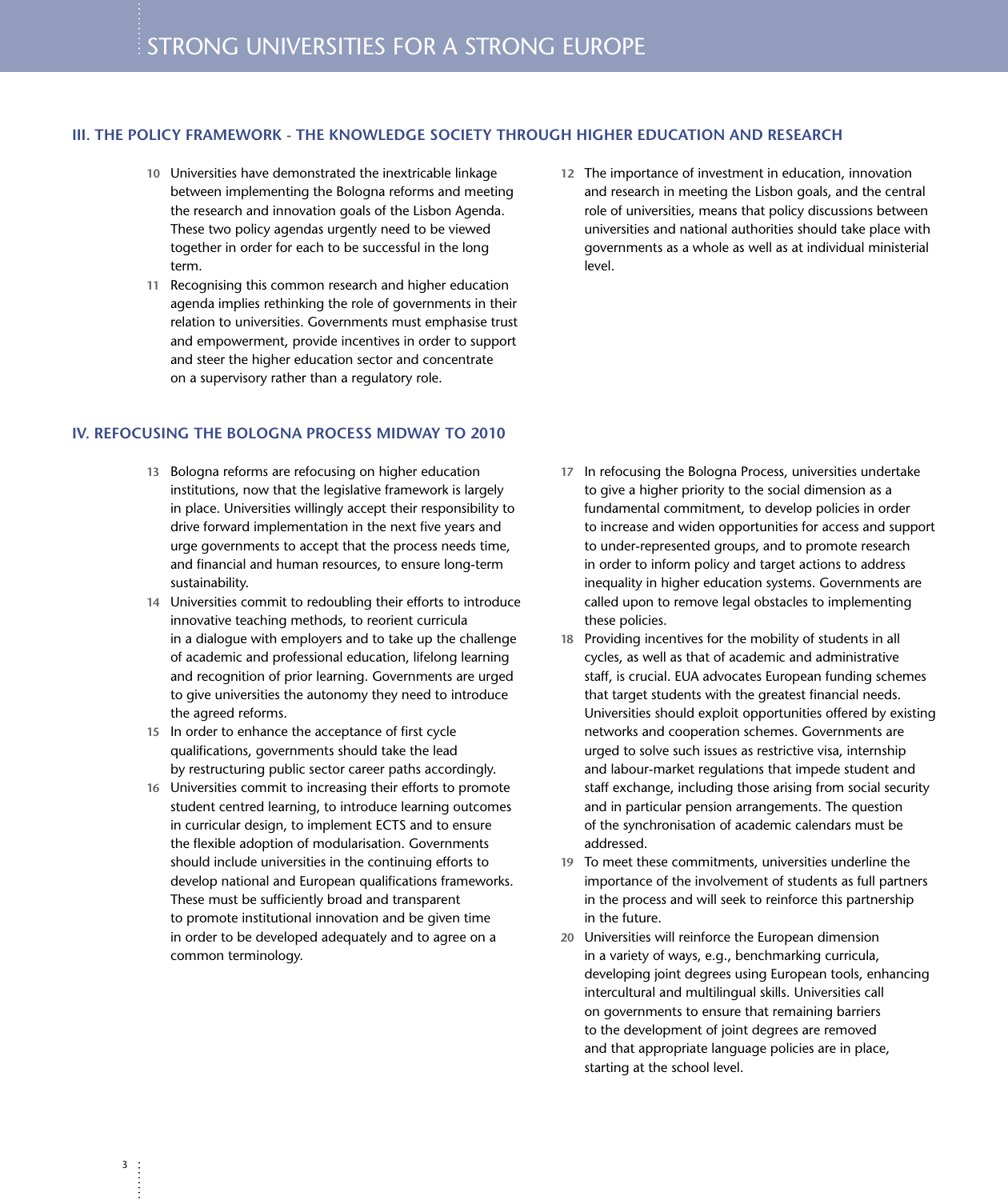#### **V. ENHANCING RESEARCH AND INNOVATION**

- **21** Universities assume their responsibility for providing a broad research-based education to students at all levels in response to society's growing need for scientific and technological information and understanding.
- **22** Universities must exercise their own responsibilities for enhancing research and innovation through the optimal use of resources and the development of institutional research strategies. Their diverse profiles ensure that they are increasingly engaged in the research and innovation process, working with different partners.
- **23** Universities strongly support the establishment of the European Research Council (ERC) for the enhancement of the quality and excellence of European research and call on national governments and the EC to establish it rapidly

#### **VI. RESEARCH TRAINING AND RESEARCHER CAREERS**

**25** The design of doctoral programmes will ensure : that while the central element of doctoral programmes remains the advancement of knowledge through research, doctoral training will meet the needs of an employment market that is wider than academia, through the development of research competence and transferable skills; that doctoral programmes correspond to three to four years full time work; that joint transnational doctoral programmes are strengthened, and that doctoral candidates are considered both as students and as early stage researchers with commensurate rights.

#### **VII. QUALITY FOR STRONG INSTITUTIONS**

4

- **27** Universities stress the link between a systematic quality culture, the scope of autonomy and funding levels, and call on governments to acknowledge that greater autonomy and adequate funding levels are essential to raising the overall quality of Europe's universities.
- **28** Universities are committed to developing, embedding and mainstreaming an internal quality culture that fits their institutional mission and objectives. This commitment is demonstrated by the growing numbers of institutions involved in EUA's quality related activities. Universities are convinced that legitimacy of and confidence in external quality assurance procedures derive from a partnership among all stakeholders (students, universities, national authorities) and a shared agreement on these procedures, their goals and follow-up.

within the Seventh Framework Programme. Following identified good practices in several European countries and in the Sixth Framework Programme, governments should be aware of the need to open up and coordinate national funding.

- **24** Universities accept that there is a tension between the necessary strengthening of research universities and the need to ensure resources for research-based teaching in all universities. Governments are called upon to recognise the particular role of universities as essential nodes in networks promoting innovation and transfer at regional level and to make the necessary financial support available to strengthen this process.
- **26** Universities welcome the adoption of the "European Charter for Researchers/Code of Conduct for the Recruitment of Researchers" and emphasise their key role in the dialogue on the enhancement of research careers in Europe, not least in order to avoid 'brain drain'.

- **29** Universities advocate a balance between autonomy and accountability through institutional audit procedures which: embody a fitness for purpose approach that is culturally adapted to countries and institutions and in line with their different missions and profiles; are aimed at strategic improvement and change rather than quality control; and are designed to develop a European dimension through European evaluation teams and to take into account engagement with society and commitment to the social dimension of the Bologna Process.
- **30** Universities are committed to a dialogue and a partnership, at European level in the "E4" (comprising ENQA, ESIB, EUA and EURASHE) in order to enhance accountability procedures that would strengthen the overall quality of Europe's universities. EUA supports the ENQA report for Bergen, including the standards and guidelines for quality assurance, the establishment of a European register of quality assurance agencies and the European Register Committee.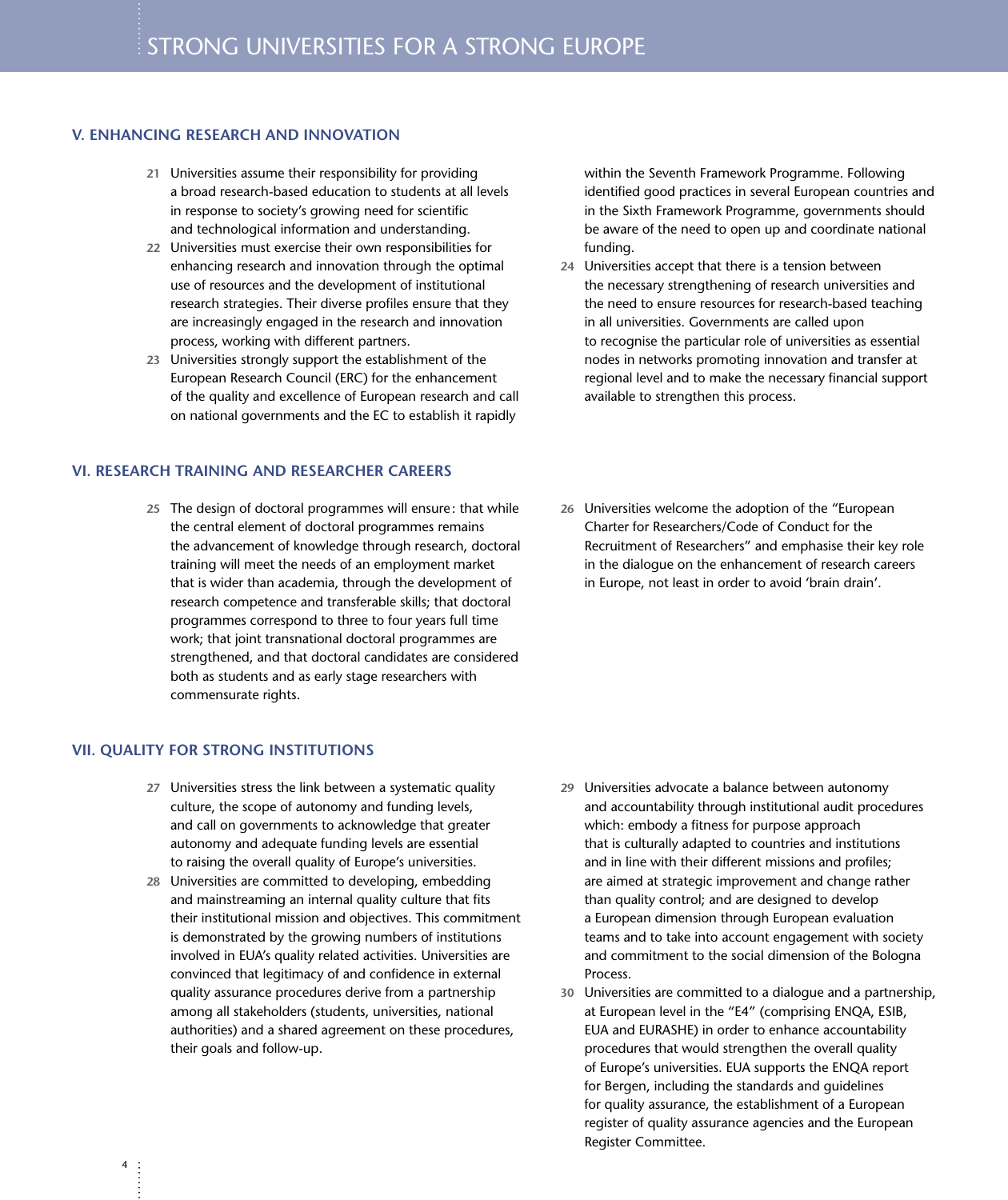#### **VIII. FUNDING FOR STRONG INSTITUTIONS**

**31** Europe's universities are not sufficiently funded and cannot be expected to compete with other systems without comparable levels of funding. At present, EU countries spend about half of the proportion of their GDP on universities compared to the United States. While Europe's Lisbon goals are ambitious, public funding for research and higher education is stagnating at best. Universities maintain that weakened public support erodes their role in sustaining democracy and their capacity for promoting cultural, social and technological innovation. Governments must ensure appropriate levels of funding to maintain and raise the quality of institutions.

#### **IX. CONCLUSION**

5

 $\ddot{\cdot}$ 

**34** Universities intend to shape the strategic debate on their role within the Europe of Knowledge. Universities call on governments to view higher education and research budgets as an investment in the future. Universities welcome the dialogue that started in Glasgow at the highest European political level and convey the message that a strong Europe needs strong universities.

EUA, Brussels, 15 April 2005

- **32** Universities are working to diversify their funding streams. They are committed to exploring combined public/ private funding models and to launching a structured and evidence-based discussion within EUA and with stakeholders. They will develop full economic cost models and call on governments to allocate funds accordingly.
- **33** In the interests of accountability and transparency universities are committed to explore good practice and to reinforce leadership and strengthen professional management.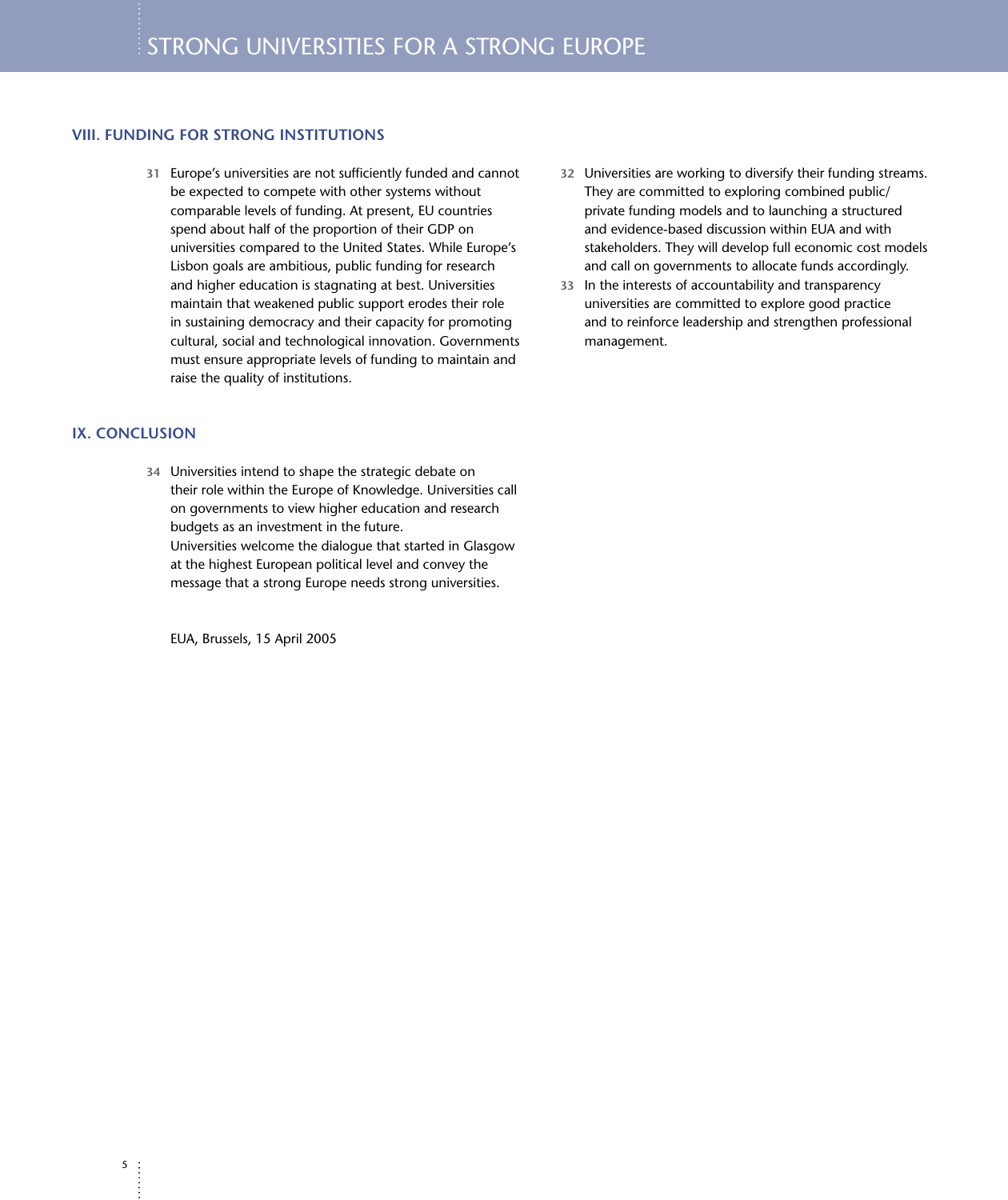# **DES UNIVERSITÉS FORTES** POUR UNE **EUROPE** FORTE

#### **I. PRÉAMBULE**

- **1** La Déclaration de Glasgow se veut une base pour la poursuite d'un dialogue de haut niveau sur les politiques d'enseignement supérieur entre les universités – au sens large du terme – et les autorités publiques. La nécessité d'un tel dialogue a été soulignée à Glasgow par le Président de la Commission européenne, José Manuel Barroso, afin de garantir l'avenir des universités européennes en plaçant celui-ci en tête des priorités de l'Europe.
- **2** La Déclaration de Glasgow indique les actions à suivre pour garantir que les universités contribuent pleinement au renforcement de la position de l'Europe dans le monde. Ce plan d'action fait suite au travail commencé par l'EUA à Salamanque (2001) et à Graz (2003).

#### **II. MISSION ET VALEURS POUR DES UNIVERSITÉS FORTES**

- **6** Les multiples missions de l'université impliquent la création, la préservation, l'évaluation, la diffusion et la valorisation du savoir. Des universités fortes nécessitent des valeurs académiques et sociales fortes qui sous-tendent leurs contributions à la société. Les universités souscrivent à la dimension sociale de la croissance économique et adhèrent aux principes éthiques de l'enseignement supérieur et de la recherche.
- **7** Les universités développent des missions et des profils différenciés afin de relever les défis d'un environnement concurrentiel tout en veillant à préserver un large accès à l'enseignement supérieur et le souci de la cohésion sociale. Diversification et concurrence accrue doivent être contrebalancées par une coopération interuniversitaire reposant sur un engagement commun de qualité de leurs activités.
- **3** L'Europe a besoin d'universités fortes et créatives qui soient des acteurs clés dans la construction d'une société européenne du savoir et ceci par leur engagement à une participation démocratique à l'enseignement supérieur, à l'éducation tout au long de la vie, ainsi que par un souci de qualité et d'excellence dans l'enseignement, l'apprentissage, la recherche et l'innovation.
- **4** Cet objectif pourra être atteint par des universités confiantes dans leur potentiel, capables de décider librement de leur développement et de leur contribution au bien-être social, culturel et économique aux niveaux régional, national, européen et global.
- **5** Les universités s'engagent à améliorer leur fonctionnement interne (instances décisionnelles et compétences des équipes dirigeantes) afin d'augmenter leur efficacité et leur capacité à l'innovation et d'accomplir leurs multiples missions.
- **8** La coopération interuniversitaire est une spécificité des universités européennes et revêt une importance croissante dans un environnement globalisé et concurrentiel. Les universités reconnaissent que l'intégration européenne doit être accompagnée par une coopération internationale renforcée sur la base d'une communauté d'intérêts.
- **9** Les universités souhaitent tisser des liens plus étroits avec leur environnement social et économique. L'autonomie des universités et le choix de missions diversifiées sont des conditions essentielles pour leur permettre de s'engager de façon effective.

6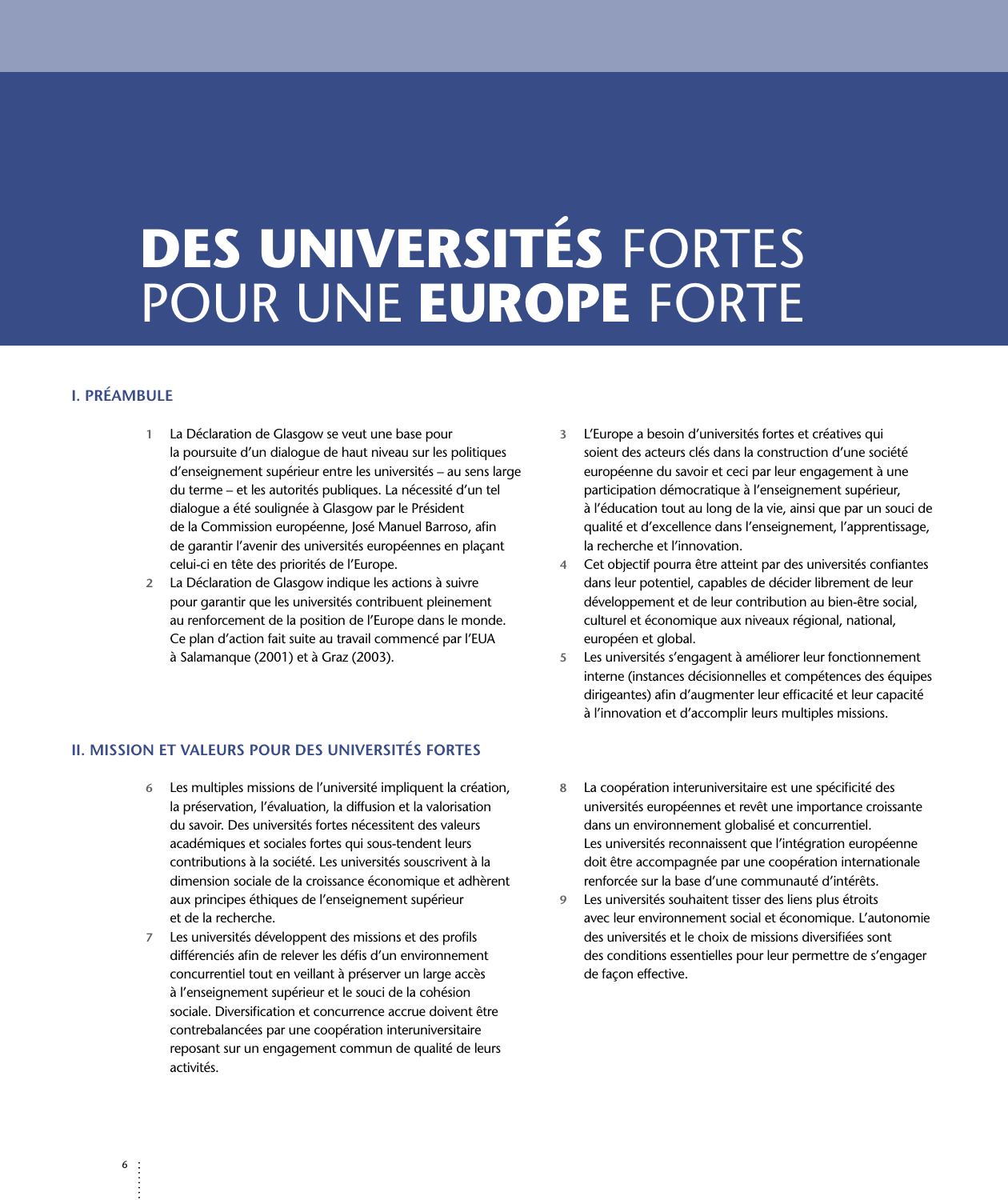#### **III. LE CADRE POLITIQUE – LA SOCIÉTÉ DU SAVOIR PAR L'ENSEIGNEMENT SUPÉRIEUR ET LA RECHERCHE**

- **10** Les universités ont fait la preuve du lien inextricable entre la mise en œuvre des réformes de Bologne et la réalisation des objectifs de recherche et d'innovation de l'agenda de Lisbonne. Il est urgent que ces deux agendas politiques soient envisagés ensemble afin d'assurer leur succès à long terme.
- **11** Reconnaître cet agenda commun pour l'enseignement supérieur et la recherche implique de repenser la relation Etat-Université. Les gouvernements doivent faire confiance aux universités et leur accorder les moyens d'une

**IV. RECENTRER LE PROCESSUS DE BOLOGNE À MI-CHEMIN DE 2010**

- **13** Alors que le cadre législatif est mis en place dans la plupart des pays, le succès des réformes de Bologne repose désormais sur leur bonne mise en oeuvre par les institutions d'enseignement supérieur. Les universités assumeront avec enthousiasme leur responsabilité dans l'application de ces réformes durant les cinq prochaines années. Toutefois, elles exhortent les gouvernements à leur fournir le temps ainsi que les ressources humaines et financières nécessaires pour assurer leur durabilité à long terme.
- **14** Les universités s'engagent à redoubler d'efforts pour introduire des méthodes d'enseignement innovantes, pour réorienter les programmes en consultation avec les employeurs et pour relever le défi de la formation académique et professionnelle, de l'éducation tout au long de la vie et de la validation des acquis. Les gouvernements sont appelés expressément à donner aux universités l'autonomie dont elles ont besoin pour introduire les changements requis.
- **15** Afin d'accroître l'acceptation des qualifications du premier cycle sur le marché du travail, les gouvernements devraient montrer l'exemple en restructurant de façon adéquate les parcours de carrières du secteur public.
- **16** Les universités s'engagent à accroître leurs efforts afin de promouvoir l'apprentissage centré sur l'étudiant, d'introduire les objectifs d'apprentissage dans le développement des programmes d'études, de mettre en place le système européen de crédits (ECTS) et d'assurer l'adoption flexible de la modularisation. Les gouvernements devraient inclurent les universités dans les discussions en cours sur le développement des cadres de qualifications aux niveaux national et européen. Ces derniers doivent être suffisamment larges et clairs pour promouvoir l'innovation au sein des universités ; il est également nécessaire de prendre le temps de les développer de façon adéquate et de définir une terminologie commune acceptée par tous.
- **17** Dans le cadre de la mise en place du processus de Bologne au niveau institutionnel, les universités s'engagent à donner une priorité plus grande à la dimension sociale dont elles font

capacité d'action accrue, soutenir et guider le secteur de l'enseignement supérieur par des mesures incitatives et privilégier un rôle de supervision plutôt que de régulation.

**12** L'importance d'investir dans l'enseignement, l'innovation et la recherche pour atteindre les objectifs de Lisbonne et le rôle central que jouent les universités dans ce processus impliquent que les discussions politiques entre universités et autorités nationales aient lieu aussi bien au niveau gouvernemental dans son ensemble qu'au niveau des ministères.

un objectif fondamental, à développer des politiques pour accroître et élargir les opportunités d'accès et de soutien aux groupes sous-représentés, à promouvoir la recherche afin de permettre le développement de politiques adéquates et d'actions ciblées pour réduire les inégalités dans les systèmes d'enseignement supérieur. Les gouvernements sont appelés à supprimer les obstacles juridiques à la mise en place de ces politiques.

- **18** Il est crucial de fournir plus de mesures incitatives pour encourager la mobilité des étudiants dans tous les cycles ainsi que celle du personnel académique et administratif. L'EUA préconise de nouveaux programmes européens de financement au profit des étudiants dont les besoins financiers sont les plus grands. Par ailleurs, les universités devraient exploiter au mieux les opportunités offertes par les réseaux et les systèmes de coopération existants. Les gouvernements sont appelés expressément à résoudre les problèmes liés à la délivrance restrictive des visas, aux régulations concernant les stages et le marché de l'emploi qui entravent la mobilité des étudiants et du personnel universitaire, y compris celles liées à la sécurité sociale et en particulier aux retraites. La question de la synchronisation des calendriers académiques devra également être abordée.
- **19** Pour respecter ces engagements, les universités soulignent l'importance d'impliquer les étudiants en tant que partenaires à part entière dans le processus et chercheront à renforcer ce partenariat à l'avenir.
- **20** Les universités renforceront la dimension européenne de diverses façons, par exemple en comparant leurs programmes d'études, en développant des programmes conjoints avec l'aide d'instruments européens, en renforçant les compétences interculturelles et linguistiques de leurs personnels et de leurs étudiants. Les universités appellent les gouvernements à faire en sorte que les barrières juridiques au développement des programmes conjoints soient supprimées et que des politiques adéquates d'apprentissage des langues soient mises en place dès l'enseignement primaire.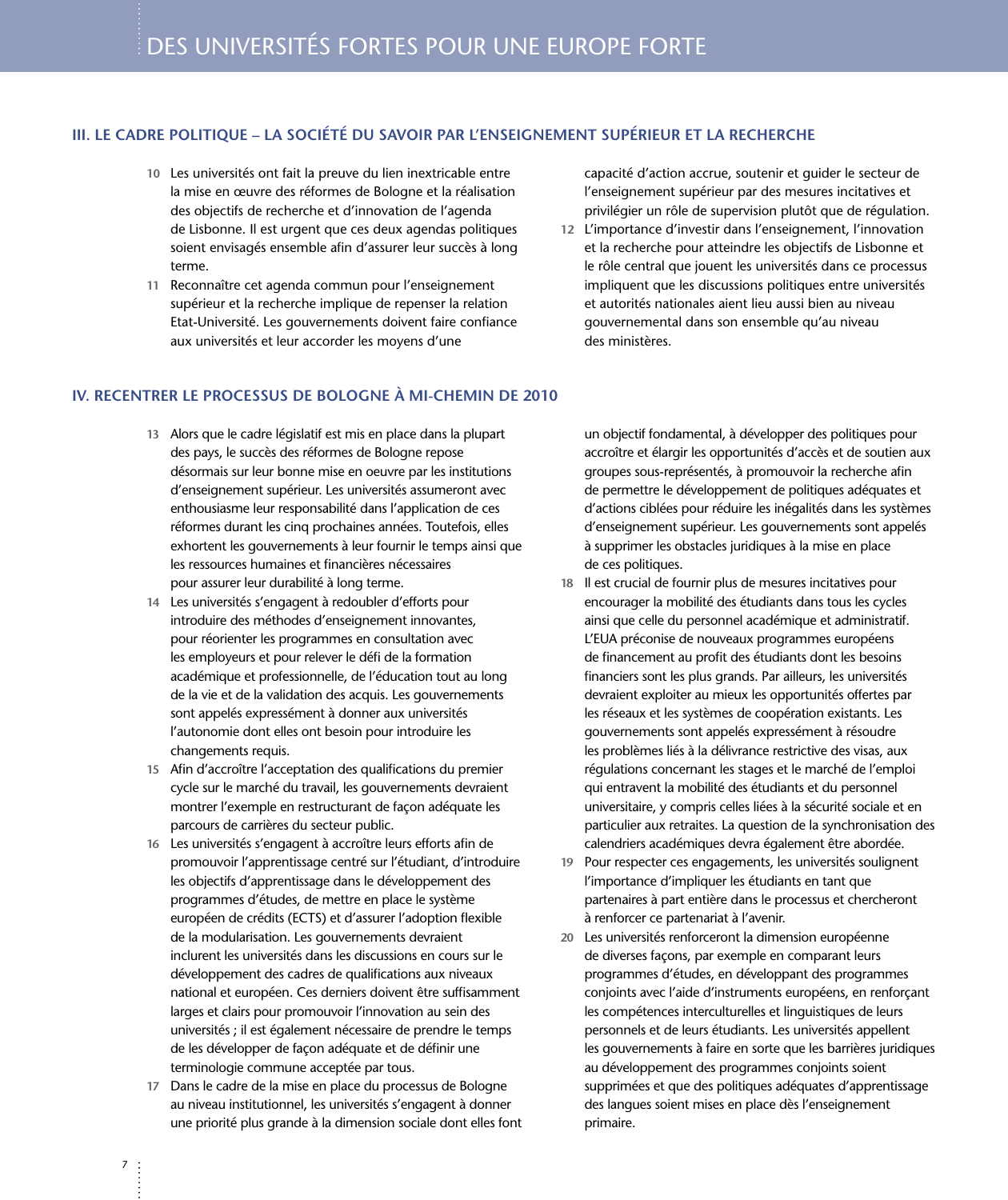#### **V. ACCROÎTRE RECHERCHE ET INNOVATION**

- **21** Il est de la responsabilité des universités de dispenser, aux étudiants de tous les niveaux, une éducation large basée sur la recherche afin de les équiper à comprendre et traiter l'information dans les domaines scientifique et technologique.
- **22** Les universités doivent prendre leurs responsabilités pour développer la recherche et l'innovation en utilisant leurs ressources de façon optimale et en développant des stratégies de recherche au niveau de chaque établissement. La définition de missions différenciées adaptées à leur environnement garantira leur engagement croissant, avec des partenaires variés, dans le processus de recherche et d'innovation.
- **23** Les universités soutiennent avec force la mise en place du Conseil Européen de la Recherche (ERC) pour la promotion de la qualité et de l'excellence de la recherche européenne. Elles appellent les gouvernements nationaux

#### **VI. FORMATION À LA RECHERCHE ET CARRIÈRES DES CHERCHEURS**

**25** Le développement des programmes de doctorat doit garantir : que l'élément central de ces programmes reste l'avancement du savoir par la recherche mais que la formation doctorale réponde aussi aux besoins d'un marché de l'emploi plus large que le milieu académique et ce, par le développement de la capacité à la recherche et des compétences transférables ; que ces programmes doctoraux correspondent à 3-4 années de travail à plein temps ; que les programmes doctoraux conjoints au niveau transnational soient renforcés et que les doctorants

#### **VII. LA QUALITÉ POUR RENFORCER LES UNIVERSITÉS**

- **27** Les universités soulignent le lien qui existe entre une culture systématique de la qualité, le degré d'autonomie et les niveaux de financement. Elles appellent les gouvernements à reconnaître qu'une plus grande autonomie et des niveaux de financement adéquats sont des facteurs essentiels d'amélioration de la qualité de l'ensemble des universités d'Europe.
- **28** Les universités s'engagent à développer, intégrer et étendre à toutes leurs activités une culture interne de la qualité qui soit en accord avec leur mission et leurs objectifs. Cet engagement est démontré par le nombre croissant d'institutions d'enseignement supérieur qui participent aux activités de l'EUA dans le domaine de la qualité. Les universités sont convaincues que la légitimité des procédures externes d'assurance qualité et la confiance qui leur est accordée dépendent d'un partenariat entre tous les acteurs (étudiants, universités, autorités nationales) et d'un accord sur ces procédures, leurs objectifs et leur suivi.
- **29** Les universités recommandent un équilibre entre autonomie et responsabilité à travers des procédures d'audit au niveau

et la Commission européenne à l'établir rapidement dans le cadre du Septième Programme Cadre. Suite aux bonnes pratiques identifiées dans plusieurs pays européens et dans le Sixième Programme Cadre, il serait souhaitable que les gouvernements prennent conscience du besoin d'ouvrir et de coordonner le financement de la recherche au niveau national.

**24** Les universités reconnaissent qu'il existe une tension entre le nécessaire renforcement des universités pleinement engagées dans des activités de recherche et le besoin de garantir les ressources adéquates pour un enseignement fondé sur la recherche dans toutes les universités. Les gouvernements sont appelés à reconnaître le rôle particulier des universités en tant que relais essentiels dans les réseaux qui promeuvent l'innovation et le transfert au niveau régional et à apporter le soutien financier nécessaire pour renforcer ce processus.

soient considérés à la fois comme des étudiants et comme des chercheurs en début de carrière bénéficiant de droits appropriés.

**26** Les universités se félicitent de l'adoption de la «Charte européenne du chercheur» et du «Code de conduite pour le recrutement des chercheurs», et soulignent le rôle crucial qu'elles ont à jouer dans le dialogue sur l'amélioration des carrières de chercheurs en Europe, et en particulier pour éviter la «fuite des cerveaux».

de l'institution. Ces procédures devraient : être basées sur un souci d'adéquation aux objectifs qui soient culturellement adaptés aux pays et aux institutions d'enseignement supérieur ainsi qu'a leurs missions et profils diversifiés ; avoir pour objectif l'amélioration stratégique et la capacité au changement plutôt que le contrôle de la qualité ; avoir pour but de développer une dimension européenne par l'intermédiaire d'équipes d'évaluation provenant de plusieurs pays et de prendre en compte l'engagement de l'institution envers la société et la dimension sociale du processus de Bologne.

**30** Les universités sont engagées dans un dialogue et un partenariat au niveau européen dans le cadre du groupe "E4" (comprenant ENQA, ESIB, EUA et EURASHE) afin d'améliorer les procédures d'évaluation pour renforcer la qualité de l'ensemble des universités d'Europe. L'EUA soutient le rapport d'ENQA rédigé pour Bergen, les principes et lignes directrices pour l'assurance qualité, ainsi que la mise en place d'un registre européen d'agences d'assurance qualité et du Comité européen chargé de ce registre.

8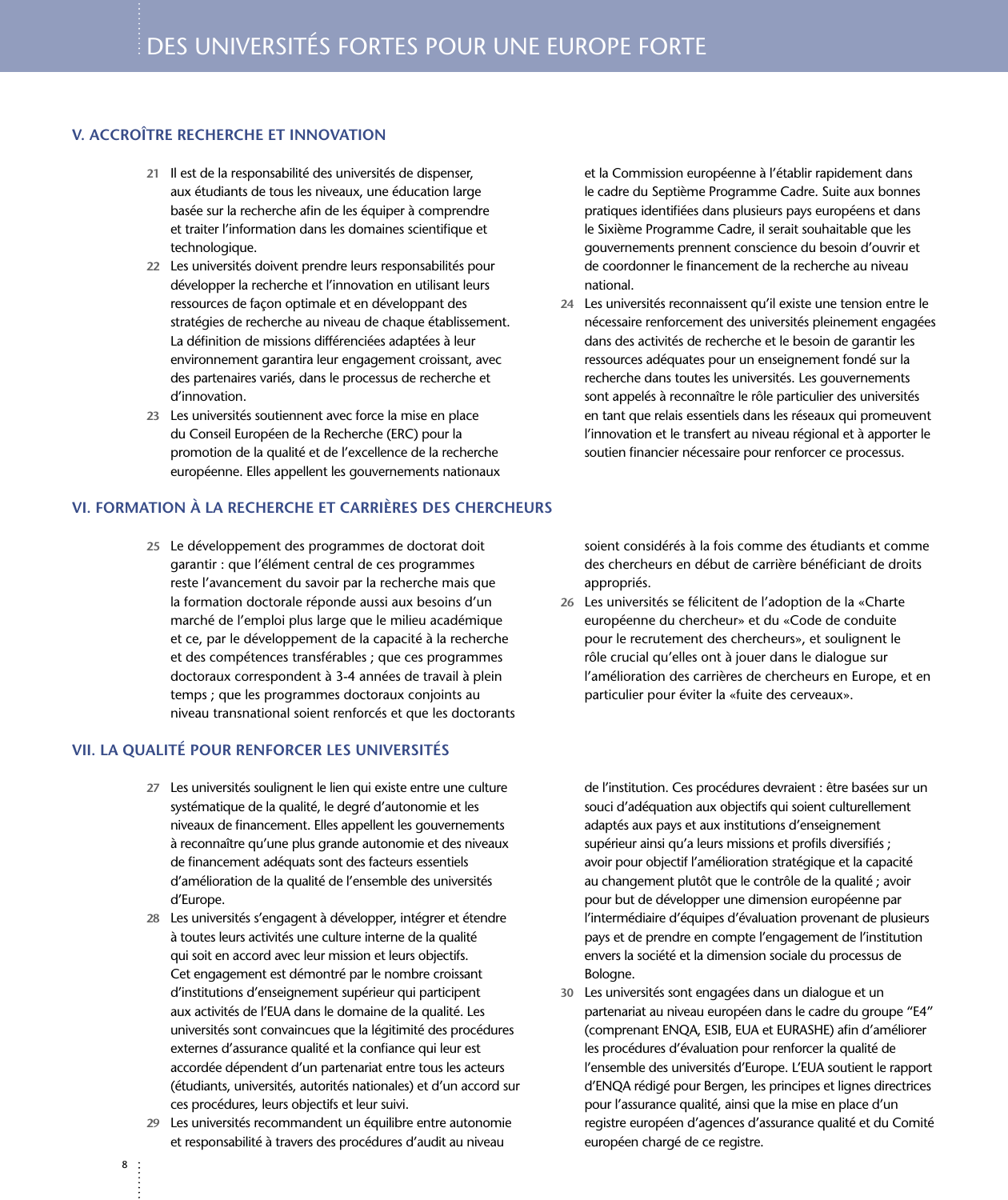#### **VIII. UN FINANCEMENT ADÉQUAT POUR DES UNIVERSITÉS FORTES**

**31** Les universités d'Europe ne reçoivent pas un financement suffisant et ne peuvent de fait assumer la concurrence avec d'autres systèmes si des niveaux de financement comparables ne leur sont pas alloués. A l'heure actuelle, le financement des universités dans les pays de l'Union européenne ne correspond, en proportion du PIB, qu'à la moitié du financement reçu par les universités américaines. Alors que les objectifs de la stratégie européenne de Lisbonne sont ambitieux, le financement public pour la recherche et l'enseignement supérieur stagne lorsqu'il ne décroît pas. Les universités affirment que ce manque de financement public mine leur rôle de soutien à la démocratie et leur capacité à promouvoir l'innovation culturelle, sociale et technologique. Les gouvernements doivent garantir des niveaux de financement appropriés au maintien et à l'augmentation de la qualité des institutions universitaires.

#### **IX. CONCLUSION**

 $\overline{9}$ 

**34** Les universités ont l'intention de peser dans le débat stratégique sur leur rôle dans l'Europe de la connaissance. Elles appellent les gouvernements à considérer les budgets de l'enseignement supérieur et de la recherche comme un investissement dans l'avenir. Elles se félicitent du dialogue initié à Glasgow au niveau politique européen le plus haut et affirment qu'une Europe forte nécessite des universités fortes.

EUA, Bruxelles, 15 avril 2005

- **32** Les universités s'efforcent de diversifier leurs sources de financement. Elles s'engagent à explorer des modèles mixtes de financement public/privé et à lancer une discussion en profondeur sur la base d'études précises, au sein de l'EUA et avec ses partenaires. Elles développeront des modèles détaillant la totalité des coûts qu'elles assument et appelleront les gouvernements à allouer des fonds sur cette base.
- **33** Afin de garantir responsabilité et transparence, les universités s'engagent à explorer les exemples de bonne pratique et à renforcer leur capacité à une gestion professionnelle.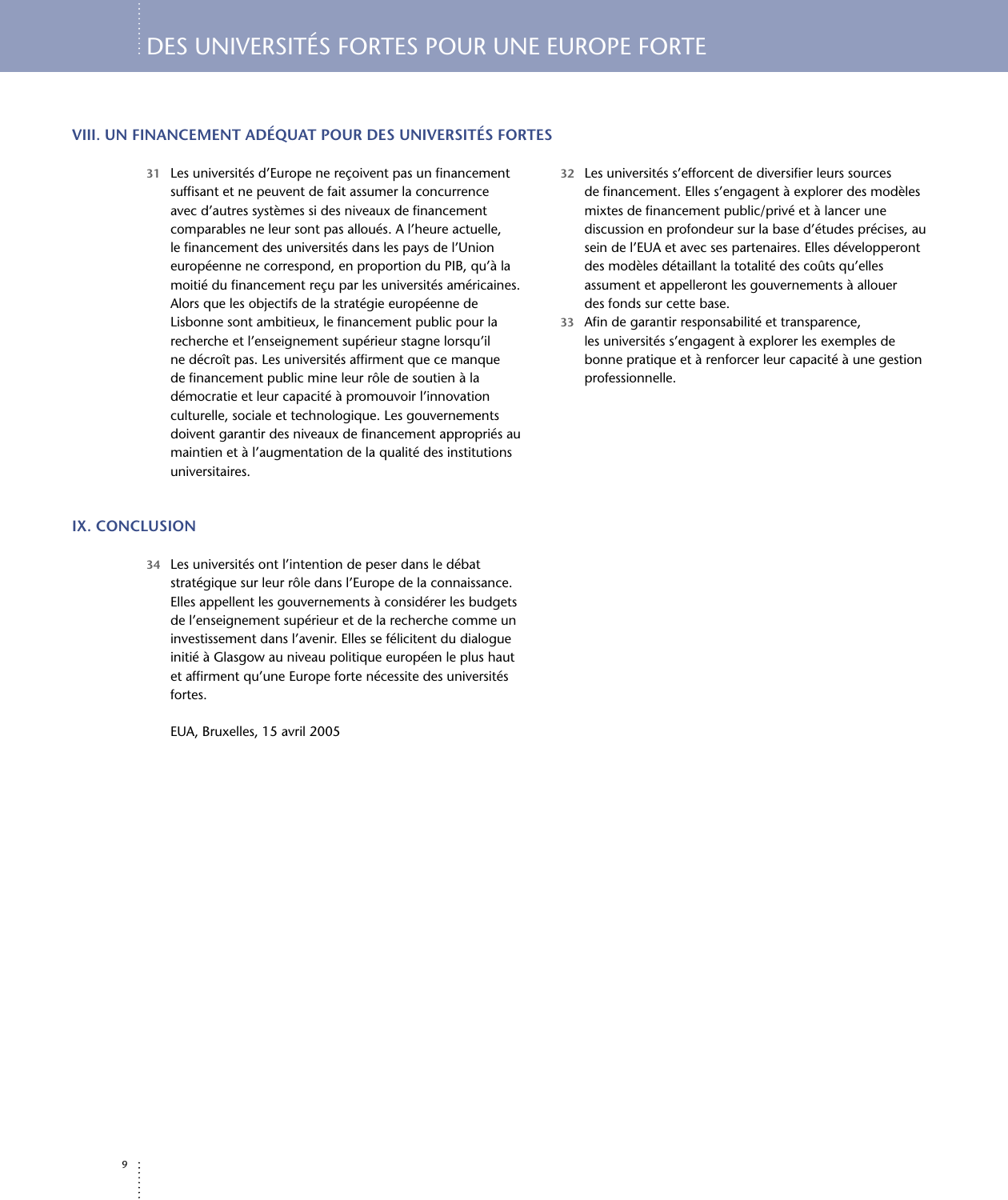# S<u>T</u>ARKE UNIVERSITÄTEN FÜR EIN STARKES EUROPA

#### **I. PRÄAMBEL**

- **1** Die Glasgow Erklärung bildet die Grundlage eines fortzusetzenden politischen Dialogs zwischen Universitäten (im weitesten Sinne) und höchsten staatlichen wie supranationalen Stellen, zu dem der Präsident der Europäischen Kommission, José Manuel Barroso, in Glasgow mit der Absicht aufrief, als vorrangiges Anliegen Europas die Zukunft der europäischen Universitäten zu sichern.
- **2** Die Glasgow Erklärung enthält Maßnahmen, die garantieren, dass die Universitäten ihren vollen Beitrag leisten werden, damit Europa seinen Platz als wichtiger Akteur in einem globalen Umfeld einnehmen kann. Dieser Maßnahmenkatalog baut auf der Arbeit auf, die die EUA in Salamanca (2001) und Graz (2003) begonnen hat.
- **3** Europa braucht starke und kreative Universitäten als Träger der Gestaltung der europäischen Wissensgesellschaft, die sich für eine Ausweitung der Hochschulbildung, für

#### **II. AUFTRAG UND WERTE FÜR STARKE UNIVERSITÄTEN**

- **6** Der vielschichtige Auftrag der Universitäten beinhaltet die Schaffung, Bewahrung, Evaluierung, Verbreitung und Nutzung von Wissen. Starke Universitäten brauchen nachhaltige akademische und soziale Werte, die die Grundlage für ihren gesellschaftlichen Beitrag bilden. Die Universitäten sind sich einig in ihrer Verpflichtung, das wirtschaftliche Wachstum sozial zu verankern und die ethischen Dimensionen von Hochschulbildung und Forschung zu wahren.
- **7** Die Universitäten entwickeln differenzierte Leitbilder und Profile als Antwort auf die Herausforderungen des globalen Wettbewerbs unter Wahrung ihres Engagements für Chancengleichheit und sozialen Zusammenhalt. Diversifikation und größerer Wettbewerb gehen Hand in Hand mit interinstitutioneller Zusammenarbeit, welche auf einer gemeinsamen Verpflichtung zu Qualität gründet.

lebenslanges Lernen sowie für die Sicherstellung von Qualität und Exzellenz in Lehr-, Lern-, Forschungs- und Innovationsprozessen einsetzen.

- **4** Dies wird durch selbstbewusste Universitäten erreicht, die in der Lage sind, ihre eigene Entwicklung zu bestimmen und ihren Beitrag zur sozialen, kulturellen und wirtschaftlichen Entwicklung auf regionaler, nationaler, europäischer und globaler Ebene zu leisten.
- **5** Die Universitäten haben sich der Aufgabe verschrieben, ihre Leitungsstrukturen und ihre Führungsfähigkeit zu verbessern. Dies geschieht mit der Absicht, ihre Effizienz und Innovationskapazität zu steigern und so ihre vielfältigen Ziele zu erreichen.
- **8** Interinstitutionelle Zusammenarbeit ist seit jeher das Markenzeichen europäischer Universitäten und gewinnt zunehmend an Bedeutung in einer globalisierten und wettbewerbsorientierten Umwelt. Die Universitäten erkennen an, dass die europäische Integration von einer Stärkung der internationalen Zusammenarbeit begleitet werden muss, die auf gemeinsamen Interessen basiert.
- **9** Die Universitäten sind offen für die Zusammenarbeit mit der Gesellschaft. Institutionelle Autonomie und Vielfalt der Leitbilder sind wesentliche Voraussetzungen für ein effizientes Engagement.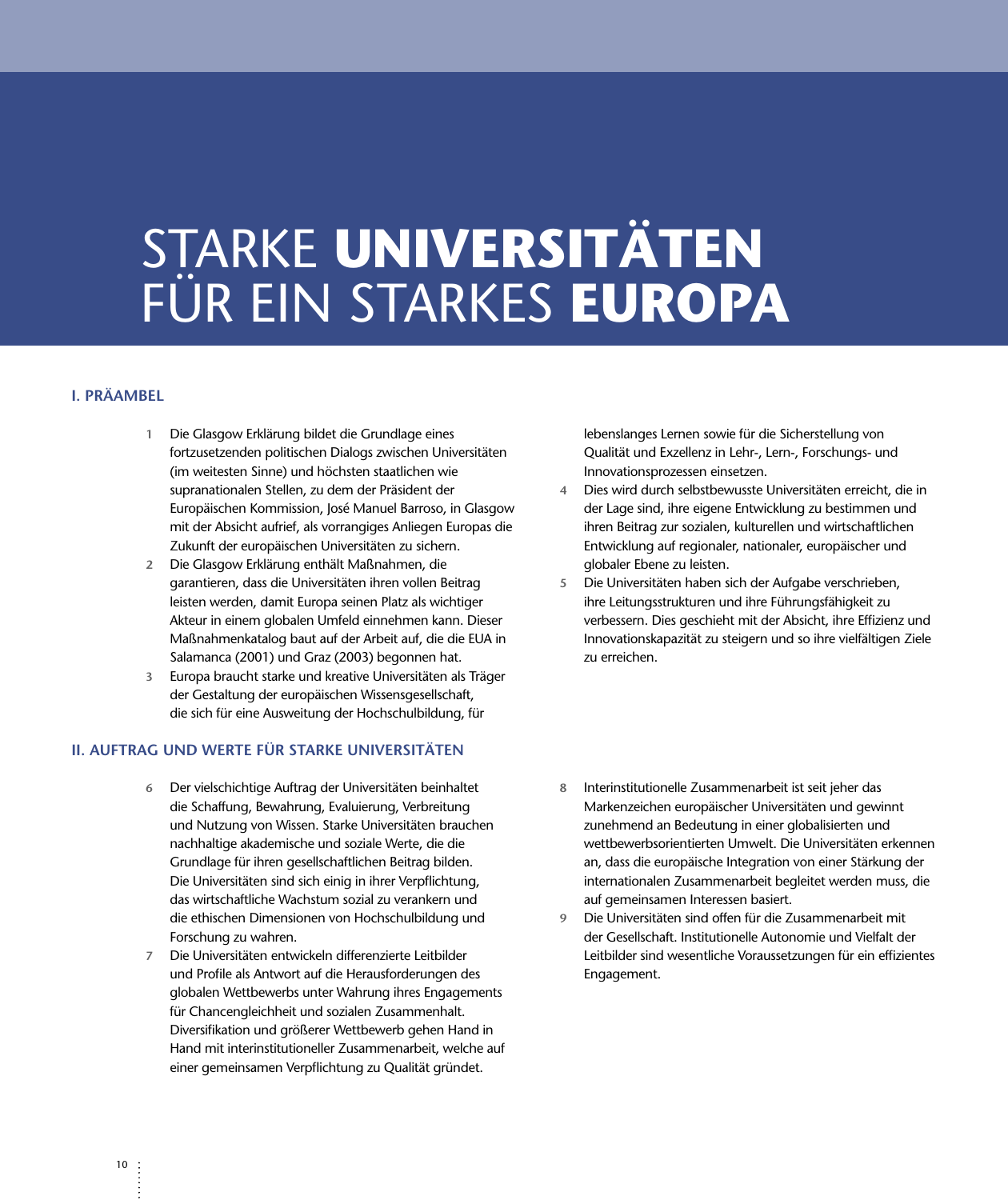#### **III. DER POLITISCHE RAHMEN – WISSENSGESELLSCHAFT DURCH HOCHSCHULBILDUNG UND FORSCHUNG**

- **10** Die Universitäten haben die untrennbare Verbindung zwischen der Implementierung der Bologna-Reformen und dem Erreichen der Forschungs- und Innovationsziele im Rahmen der Lissabon-Agenda deutlich gemacht. Diese zwei politischen Zielsetzungen müssen zwingend zusammen betrachtet werden, um jede einzelne langfristig erfolgreich umzusetzen.
- **11** Die Anerkennung dieser gemeinsamen Zielsetzungen für Hochschulbildung und Forschung bringt die Notwendigkeit mit sich, das Verhältnis zwischen Regierungen und Universitäten zu überdenken. Regierungen müssen ihrem Vertrauen in Universitäten

durch Übertragung von Verantwortung Nachdruck verleihen, den Hochschulsektor durch Anreize unterstützen und steuern und sich auf eine eher beratende als regulierende Rolle konzentrieren.

**12** Die Bedeutung von Investitionen in Bildung, Innovation und Forschung zur Erreichung der Lissabon-Ziele und die zentrale Rolle der Universitäten in diesem Zusammenhang hat zur Folge, dass die politische Abstimmung zwischen Universitäten und staatlichen Stellen sowohl mit Regierungen insgesamt als auch auf der Ebene einzelner Ministerien stattfinden sollte.

#### **IV. MIT BLICK AUF 2010: REFOKUSSIERUNG DES BOLOGNA-PROZESSES ZUR HALBZEIT**

- **13** Nachdem die gesetzlichen Bestimmungen in den meisten Ländern eingeführt sind, stehen die Hochschulen wieder im Fokus des Bologna-Prozesses. Universitäten akzeptieren bereitwillig ihre Verantwortung dafür, die Implementierung in den nächsten fünf Jahren voranzubringen. Sie fordern die Regierungen auf anzuerkennen, dass dieser Prozess Zeit und adäquate finanzielle sowie personelle Ressourcen benötigt, um langfristig und nachhaltig erfolgreich zu sein.
- **14** Universitäten verpflichten sich, ihre Anstrengungen hinsichtlich der Einführung innovativer Lehrmethoden zu verdoppeln, Curricula im Dialog mit Arbeitgebern neu auszurichten und sich der Herausforderung von akademischer und berufsorientierter Bildung, lebenslangem Lernen und der Anerkennung früherer Lernerfahrungen zu stellen. Regierungen sind aufgefordert, den Universitäten die Autonomie zuzuerkennen, die sie zur Umsetzung der vereinbarten Reformen benötigen.
- **15** Um die Akzeptanz von Abschlüssen auf Bachelor-Ebene zu erhöhen, sollten Regierungen mit gutem Beispiel vorangehen und die Laufbahnen im öffentlichen Dienst entsprechend anpassen.
- **16** Universitäten verpflichten sich, ihre Anstrengungen hinsichtlich studentenzentrierten Lernens zu erhöhen, Lernergebnisse bei der Curriculumsentwicklung zu berücksichtigen, ECTS zu implementieren und die flexible Anwendung von Modularisierung sicherzustellen. Regierungen sollten Universitäten in ihre Bemühungen um die Entwicklung nationaler und europäischer Qualifikationsrahmen einbeziehen. Diese müssen ausreichend weit und transparent sein, um Raum für institutionelle Innovation zu lassen. Genügend Zeit sollte für ihre angemessene Entwicklung sowie für die Verständigung über eine gemeinsame Terminologie veranschlagt werden.
- **17** Bei der Refokussierung des Bologna-Prozesses werden die Universitäten der sozialen Dimension als einer grundlegenden Verpflichtung eine höhere Priorität

geben, Strategien für bessere Zugangsmöglichkeiten und Unterstützung unterrepräsentierter Gruppen entwickeln sowie Forschung fördern, die zur theoretischen Untermauerung von Strategien und Maßnahmen gegen Ungleichbehandlung in Hochschulsystemen beiträgt. Regierungen sind aufgerufen, rechtliche Hemmnisse zu beseitigen, die solchen Strategien im Wege stehen.

- **18** Die Bereitstellung von Anreizen für die Mobilität von Studierenden auf allen Stufen sowie für Wissenschaftler und Verwaltungsmitarbeiter ist von entscheidender Bedeutung. Die EUA befürwortet europäische Finanzierungsmodelle, die auf finanziell bedürftige Studierende ausgerichtet sind. Universitäten sollten die Möglichkeiten nutzen, die sich aus existierenden Netzwerken und Kooperationsmodellen ergeben. Regierungen sind aufgefordert, Lösungen für Probleme wie restriktive Visa-, Praktika- und Arbeitsmarktre gulierungen zu finden, die die Mobilität von Studierenden und akademischen und Verwaltungsmitarbeitern behindern. Dies beinhaltet auch entsprechende Lösungen für Sozial- und Rentenversicherungen. Die Frage der Synchronisierung der akademischen Kalender ist zu stellen.
- **19** Um diesen Verpflichtungen nachzukommen, betonen die Universitäten die Notwendigkeit, die Studierenden als vollwertige Partner in den Prozess einzubeziehen und streben an, diese Partnerschaft in Zukunft zu verstärken.
- **20** Die Universitäten werden die europäische Dimension auf verschiedene Weise stärken, beispielsweise durch die vergleichende Bewertung von Curricula, die Entwicklung von gemeinsamen Abschlüssen unter Anwendung der europäischen Instrumente und durch die Förderung interkultureller Kompetenz und Mehrsprachigkeit. Universitäten rufen Regierungen dazu auf sicherzustellen, dass noch bestehende Hindernisse zur Entwicklung von gemeinsamen Abschlüssen entfernt und dass bereits in der Schule zielführende Strategien zum Spracherwerb implementiert werden.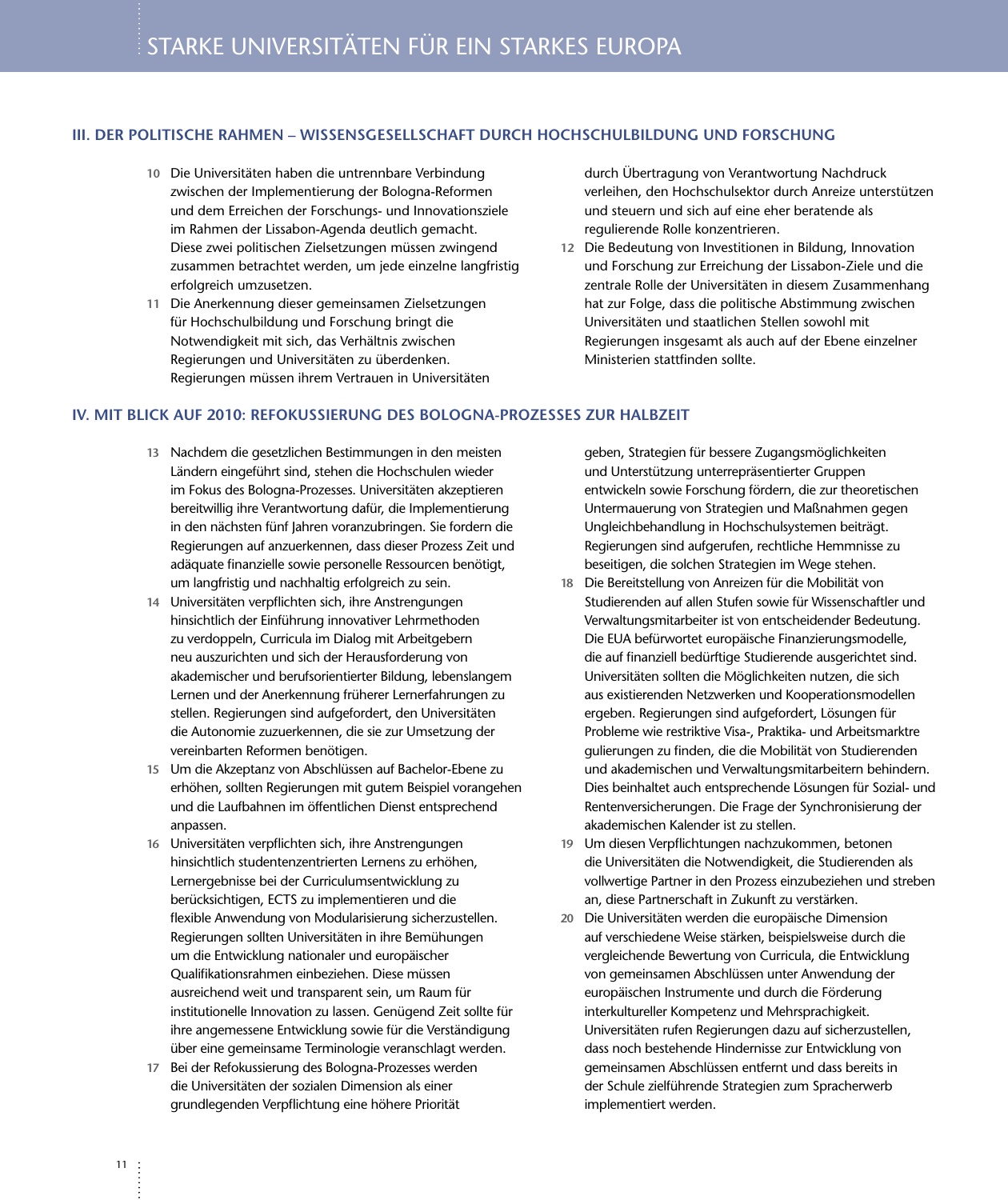#### **V. STÄRKUNG VON FORSCHUNG UND INNOVATION**

- **21** Die Universitäten kommen ihrer Verantwortung für eine breite, forschungsbasierte Bildung für Studierende auf allen Stufen als Antwort auf die wachsenden Bedürfnisse der Gesellschaft nach wissenschaftlicher und technologischer Information und Sachkenntnis nach.
- **22** Die Universitäten stellen sich ihrer Verantwortung für die Stärkung von Forschung und Innovation durch optimalen Ressourceneinsatz und durch die Entwicklung institutioneller Forschungsstrategien. Durch die Verschiedenartigkeit ihrer Profile ist sichergestellt, dass sie in der Zusammenarbeit mit verschiedenen Partnern zunehmend in Forschungs- und Innovationsprozesse involviert sind.
- **23** Die Universitäten unterstützen nachdrücklich die Einrichtung eines Europäischen Forschungsrates (ERC) für mehr Qualität und Exzellenz in der europäischen Forschung und fordern die Regierungen und die Europäische Kommission

#### **VI. AUSBILDUNG FÜR DIE FORSCHUNG UND FORSCHERKARRIEREN**

**25** Die Ausgestaltung von Doktorandenprogrammen sollte sicherstellen, dass einerseits die Erweiterung des Wissens durch Forschung das zentrale Element von Doktorandenprogrammen bleibt, diese andererseits aber zugleich den Bedürfnissen des Arbeitsmarktes entsprechen, der über den akademischen Bereich hinausgeht. Dies geschieht durch die Entwicklung von Forschungs- und Schlüsselkompetenzen. Doktorandenprogramme sollten eine Zeitspanne von drei bis vier Jahren Vollzeit-Studium/-Forschung umfassen. Länderübergreifende

#### **VII. QUALITÄT FÜR STARKE INSTITUTIONEN**

- **27** Die Universitäten betonen die Verbindung zwischen einer systematischen Qualitätskultur, dem Umfang ihrer Autonomie und der Höhe der Finanzierung. Sie fordern die Regierungen auf anzuerkennen, dass größere Autonomie und angemessene Finanzierung wesentlich sind für die umfassende Steigerung von Qualität an Europas Universitäten.
- **28** Die Universitäten fühlen sich der Entwicklung, Einbettung und allgemeinen Etablierung einer internen Qualitätskultur verpflichtet, die mit ihrem institutionellen Leitbild und ihren Zielen übereinstimmt. Diese Verpflichtung zeigt sich in der wachsenden Zahl von Einrichtungen, die in qualitätsbezogene Aktivitäten der EUA involviert sind. Die Universitäten sind überzeugt, dass die Legitimität von und das Vertrauen in externe Qualitätssicherungsprozesse von einer Partnerschaft aller Beteiligten (Studierende, Universitäten, Regierungen) und von einem gemeinsamen Verständnis hinsichtlich dieser Prozesse, ihrer Ziele und Folgeaktivitäten abhängen.
- **29** Die Universitäten befürworten eine Ausgewogenheit zwischen Autonomie und Rechenschaftslegung durch institutionelle

auf, diesen zügig innerhalb des 7. Rahmenprogramms zu etablieren. Unter Bezug auf die Beispiele guter Praxis in verschiedenen europäischen Ländern und innerhalb des 6. Rahmenprogramms sollten Regierungen sich der Notwendigkeit bewusst sein, ihre nationale Forschungsfinanzierung zu öffnen und zu koordinieren.

**24** Die Universitäten erkennen an, dass eine Spannung zwischen der erforderlichen Stärkung von Forschungsuniversitäten und der Notwendigkeit, Ressourcen für forschungsbasierte Lehre an allen Universitäten zur Verfügung zu stellen, besteht. Regierungen sind aufgerufen, die besondere Rolle von Universitäten als wesentlichen Schaltstellen in Netzwerken zur Förderung von Innovation und Transfer auf regionaler Ebene anzuerkennen und die zur Stärkung dieses Prozesses notwendigen finanziellen Mittel bereitzustellen.

Doktorandenprogramme sind zu verstärken. Doktoranden sollten zugleich als Studierende und als Forscher in einer frühen Karrierephase mit entsprechenden Rechten betrachtet werden.

**26** Die Universitäten begrüßen die Annahme der "Europäischen Charta für Forscher/Verhaltenscode für die Rekrutierung von Forschern" und betonen ihre zentrale Rolle im Dialog zur Stärkung von Forscherkarrieren in Europa, nicht zuletzt mit der Absicht, die Abwanderung von Talenten (Brain Drain) zu vermeiden.

Evaluationen (Audits) welchen ein Fitness for Purpose\* -Ansatz zu Grunde liegt, der der jeweiligen Kultur, dem jeweiligen Land und der einzelnen Einrichtung angepasst ist und mit ihren verschiedenen Leitbildern und Profilen übereinstimmt. Diese institutionellen Audits zielen eher auf strategische Verbesserung als auf Qualitätskontrolle und sind dafür entwickelt worden, eine europäische Dimension durch europäische Evaluierungsteams zu befördern und das gemeinsame gesellschaftliche Engagement und die soziale Dimension des Bologna-Prozesses zu berücksichtigen.

**30** Die Universitäten fühlen sich dem Dialog und der Partnerschaft auf europäischer Ebene im Rahmen der "E4" (bestehend aus ENQA, ESIB, EUA und EURASHE) verpflichtet, mit der Absicht, Rechenschaftslegungsprozesse zu befördern, welche die Gesamtqualität der europäischen Universitäten stärken. EUA unterstützt den ENQA-Report für Bergen, einschließlich der Standards und Richtlinien für Qualitätssicherung, der Etablierung eines europäischen Registers für Qualitätssicherungsagenturen und der Etablierung eines Komitees für ein europäisches Register.

\* Tauglichkeit für einen gegebenen Zweck.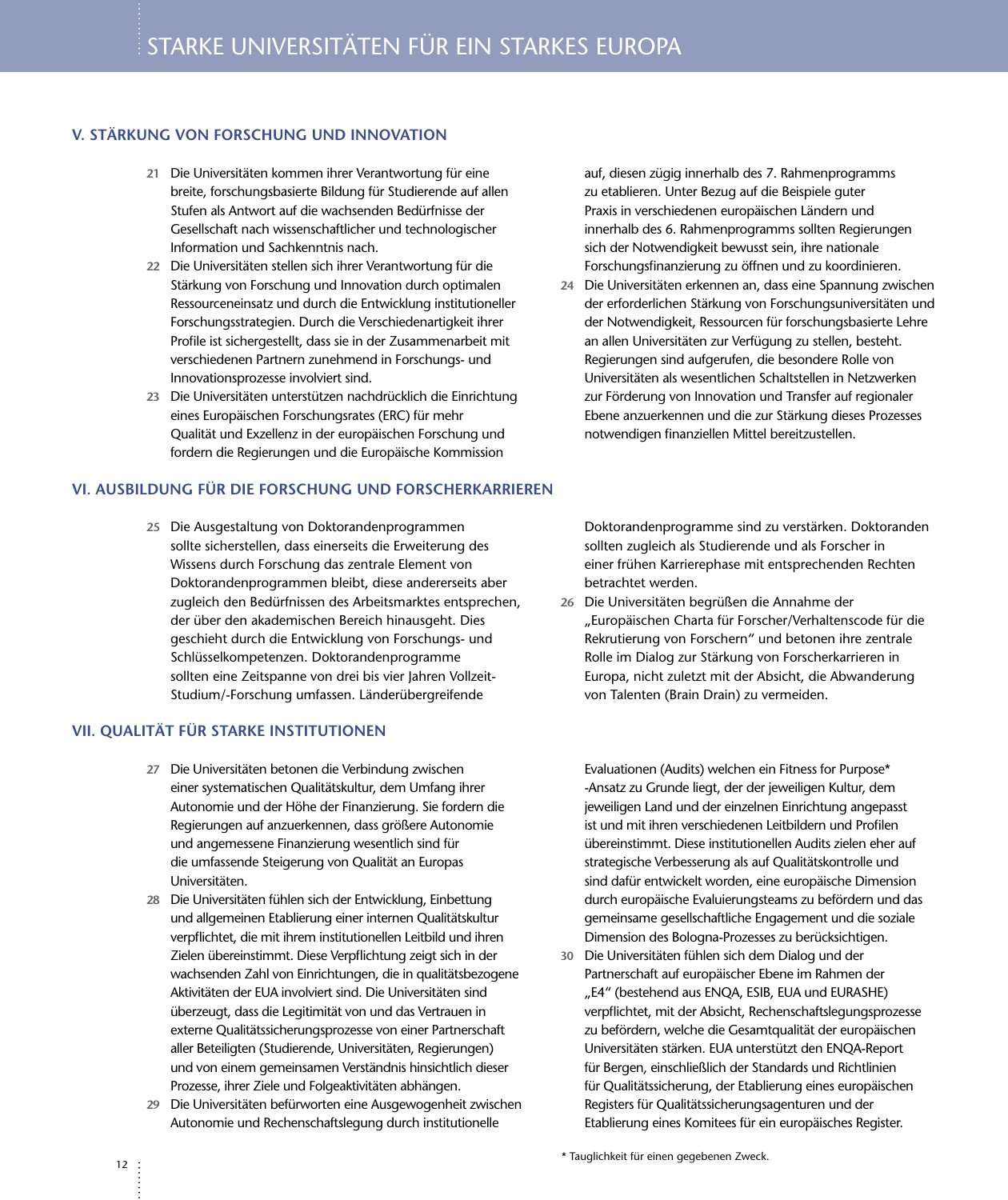#### **VIII. FINANZIERUNG STARKER INSTITUTIONEN**

**31** Die Finanzierung europäischer Universitäten ist unzureichend; sie können im Wettbewerb mit anderen Systemen ohne vergleichbare finanzielle Grundlage nicht bestehen. Verglichen mit den USA geben EU-Länder gegenwärtig etwa die Hälfte des Anteils am Bruttoinlandsprodukt für Universitäten aus. Während Europa die ambitionierten Lissabon-Ziele verfolgt, stagnieren die Ausgaben für Forschung und Hochschulen bestenfalls. Die Universitäten stellen fest, dass der Rückgang staatlicher Finanzierung ihre Rolle bei der Erhaltung und Beförderung von Demokratie und ihre Befähigung zu kultureller, sozialer und technologischer Innovation aushöhlt. Regierungen müssen die Finanzierung der Hochschulen in angemessenem Umfang sicherstellen um die Qualität der Institutionen aufrechtzuerhalten und zu erhöhen.

#### **IX. SCHLUSSFOLGERUNGEN**

**34** Die Universitäten sind entschlossen, die strategische Debatte über ihre Rolle in einem Europa des Wissens zu prägen. Sie rufen die Regierungen auf, Hochschul- und Forschungsbudgets als Investitionen in die Zukunft zu betrachten. Universitäten begrüßen den in Glasgow begonnenen Dialog auf höchster europäischer Ebene und bekräftigen, dass ein starkes Europa starke Universitäten braucht.

EUA, Brüssel, 15. April 2005

- **32** Die Universitäten arbeiten an einer Diversifizierung ihrer Finanzierungsquellen. Sie fühlen sich der Erschließung öffentlich-privater Mischfinanzierungsmodelle und der Initiierung einer strukturierten und nachweisbasierten Diskussion innerhalb der EUA und mit allen Beteiligten verpflichtet. Sie werden Vollkostenmodelle entwickeln und rufen die Regierungen auf, finanzielle Mittel entsprechend zuzuweisen.
- **33** Im Interesse von Verantwortlichkeit und Transparenz verpflichten sich die Universitäten, Beispiele guter Praxis zu ermitteln und Führung sowie professionelles Management zu stärken.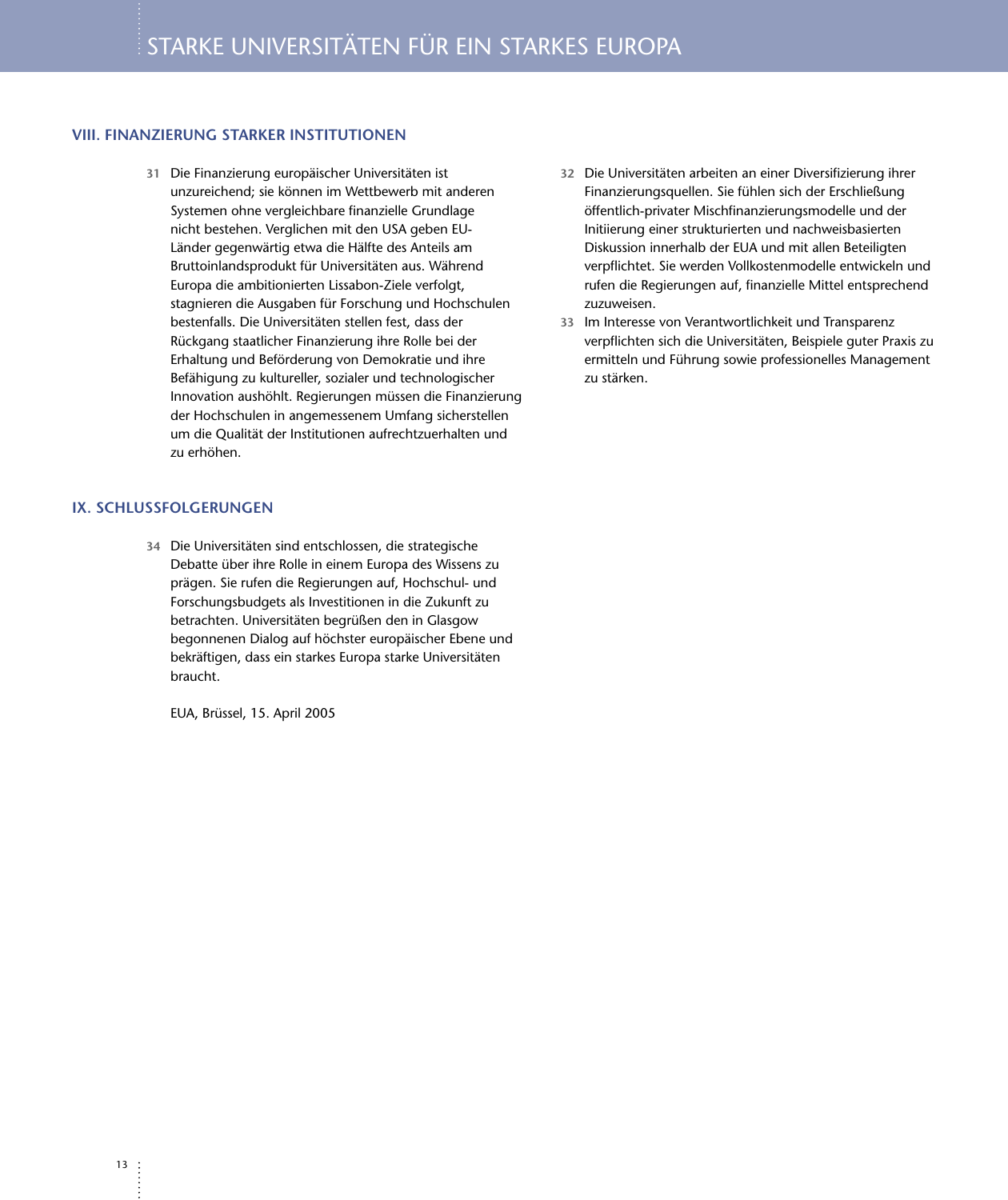# **UNIVERSIDADES** FUERTES PARA UNA **EUROPA** FUERTE

#### **I. PREÁMBULO**

- **1** La Declaración de Glasgow constituye la base para un diálogo político de alto nivel permanente entre las universidades – en el sentido amplio del término – y las autoridades públicas, algo que el presidente de la Comisión, José Manuel Barroso, reclamó en Glasgow como una de las principales prioridades de Europa para poder garantizar el futuro de las universidades europeas.
- **2** La Declaración de Glasgow propone acciones que garantizarán la plena contribución de las universidades a la construcción europea como uno de los actores principales en un contexto global. Esta agenda de acción es la continuación del trabajo iniciado por la EUA en Salamanca (2001) y en Graz (2003).
- **3** Europa necesita universidades fuertes y creativas como actores clave para dar forma a la sociedad europea del conocimiento a través de su compromiso de amplia participación y educación permanente, así como mediante su promoción de la calidad y la excelencia en las actividades de docencia, aprendizaje, investigación e innovación.
- **4** Esto se conseguirá gracias a instituciones seguras de sí mismas, capaces de determinar su propio desarrollo y de contribuir al bienestar social, cultural y económico en el ámbito regional, nacional, europeo e internacional.
- **5** Las universidades se comprometen a mejorar sus estructuras de gobierno y su liderazgo a fin de incrementar su eficiencia y su capacidad de innovación y cumplir sus múltiples funciones.

#### **II. FUNCIONES Y VALORES PARA INSTITUCIONES FUERTES**

- **6** Entre las diversas funciones de las universidades se encuentran la creación, conservación, evaluación, difusión y explotación del conocimiento. Unas universidades fuertes precisan valores académicos y sociales sólidos que se reflejen en sus contribuciones a la sociedad. Las universidades comparten un compromiso con la base social del crecimiento económico y las dimensiones éticas de la educación superior y la investigación.
- **7** Las universidades están desarrollando funciones y perfiles diferenciados para hacer frente a los retos de la competencia internacional, al tiempo que mantienen un compromiso con el acceso y la cohesión social. La diversificación y la mayor competencia se equilibran mediante una cooperación interinstitucional basada en un compromiso compartido de calidad.
- **8** La cooperación interinstitucional ha sido el sello de las universidades europeas y cada vez es más importante en un contexto globalizado y competitivo. Las universidades reconocen que la integración europea debe ir acompañada de una cooperación internacional reforzada basada en una comunidad de intereses.
- **9** Las universidades están abiertas al trabajo con la sociedad. La autonomía institucional y la diversidad de funciones son condiciones previas esenciales para garantizar un compromiso efectivo.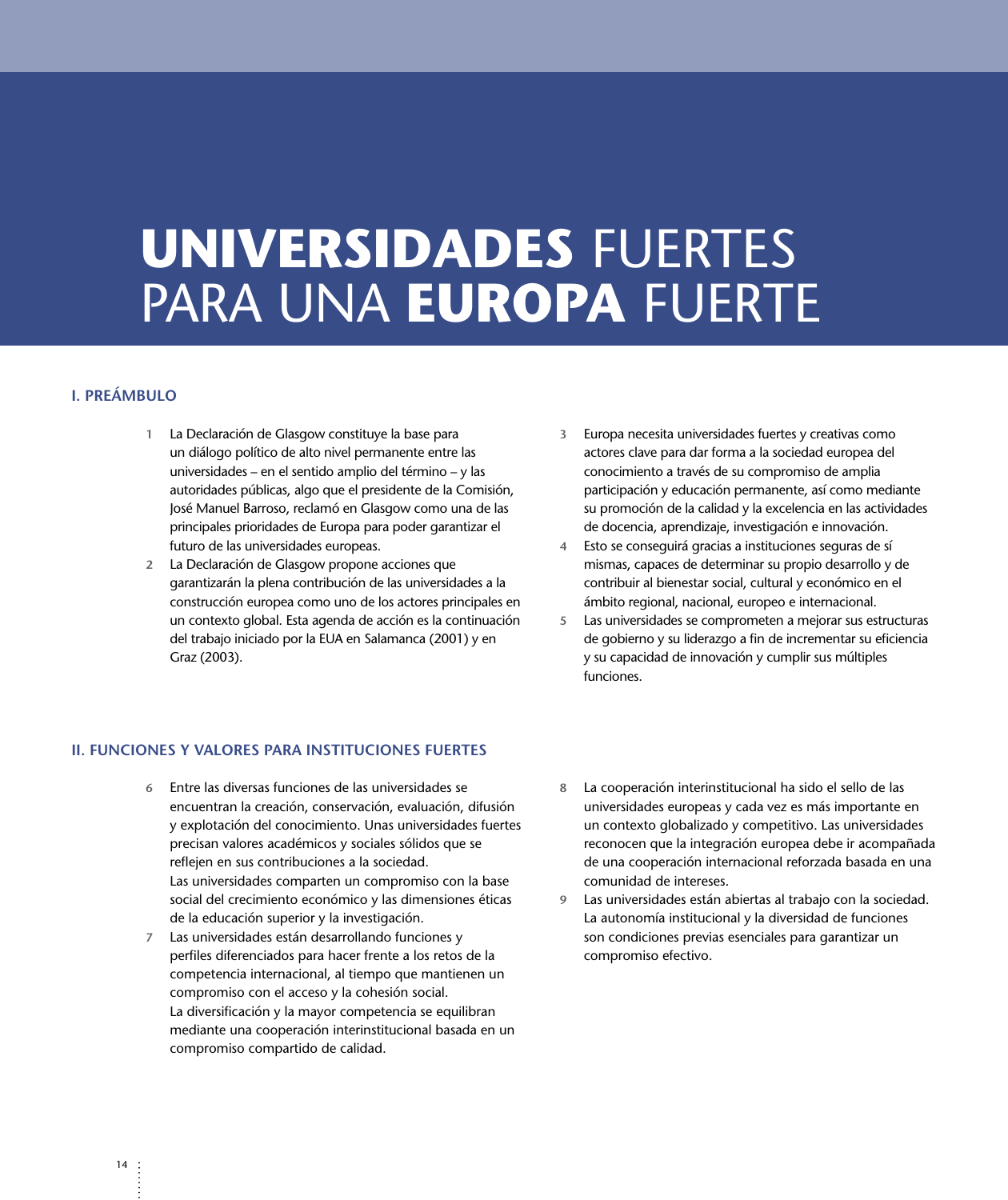#### **III. EL MARCO POLÍTICO: LA SOCIEDAD DEL CONOCIMIENTO A TRAVÉS DE LA EDUCACIÓN SUPERIOR Y LA**

- **10** Las universidades han demostrado el vínculo inextricable que existe entre la implantación de las Reformas de Bolonia y el cumplimiento de los objetivos de la Agenda de Lisboa en materia de investigación e innovación. Estas dos agendas políticas necesitan un análisis conjunto urgente para que cada una de ellas pueda culminar satisfactoriamente a largo plazo.
- **11** Reconocer esta agenda común en investigación y educación superior implica reconsiderar el papel de los gobiernos en su relación con las universidades. Los gobiernos deben enfatizar

la confianza y la capacitación, ofrecer incentivos para apoyar y orientar al sector de la educación superior y concentrarse en un papel supervisor en lugar de regulador.

**12** La importancia de la inversión en educación, innovación e investigación para cumplir los objetivos de Lisboa y el papel central de las universidades implica que los debates políticos entre las universidades y las autoridades nacionales deben llevarse a cabo con los gobiernos en su conjunto, así como con los distintos ministerios individuales.

#### **IV. REENFOQUE DEL PROCESO DE BOLONIA A MEDIO CAMINO DE 2010**

- **13** Ahora que el marco legislativo ya se ha implantado en gran medida, las Reformas de Bolonia se centran en las instituciones de educación superior. Las universidades aceptan de buen grado su responsabilidad para llevar adelante la implantación en los próximos cinco años e instan a los gobiernos a aceptar que el proceso requiere tiempo y recursos financieros y humanos para asegurar su sostenibilidad a largo plazo.
- **14** Las universidades se comprometen a duplicar sus esfuerzos para introducir métodos de enseñanza innovadores, reorientar los currículos mediante un diálogo con los empresarios y asumir el reto de la educación académica y profesional, la educación permanente y el reconocimiento del aprendizaje anterior. Se insta a los gobiernos a otorgar a las universidades la autonomía que necesitan para introducir las reformas acordadas.
- **15** Para aumentar el reconocimiento de las calificaciones de primer ciclo, los gobiernos deberían tomar la iniciativa y reestructurar en consecuencia los itinerarios de la carrera en el sector público.
- **16** Las universidades se comprometen a incrementar sus esfuerzos para promover un aprendizaje centrado en el estudiante, introducir resultados de aprendizaje en el diseño curricular, implantar el sistema ECTS (European Credit Transfer System) y garantizar la adopción flexible de la modularización. Los gobiernos deben incluir a las universidades en los esfuerzos constantes para desarrollar marcos de calificaciones nacionales y europeos. Estos deben ser suficientemente amplios y transparentes para promover la innovación institucional y disponer del tiempo necesario para que se desarrollen adecuadamente y para acordar una terminología común.
- **17** Con el nuevo enfoque del Proceso de Bolonia, las universidades pretenden dar más prioridad a la dimensión social como compromiso fundamental, desarrollar políticas para incrementar y ampliar las oportunidades de acceso y apoyo a grupos poco representados, así como fomentar la investigación con el fin de que las políticas y los objetivos aborden la desigualdad en los sistemas de educación superior. Se apela a los gobiernos a eliminar los obstáculos legales que dificultan la implantación de estas políticas.
- **18** Es crucial incentivar la movilidad de los estudiantes en todos los ciclos, y también la del personal académico y administrativo. La EUA aboga por esquemas de financiación europeos orientados a los estudiantes con mayores necesidades financieras. Las universidades deben explotar las oportunidades que ofrecen las redes y los sistemas de cooperación existentes. Se insta a los gobiernos a resolver problemas como normativas restrictivas en materia de concesión de visados, periodos de prácticas o del mercado laboral que impiden los intercambios de estudiantes y personal, incluidos los relacionados con la seguridad social y las pensiones. Es preciso abordar la cuestión de la sincronización de los calendarios académicos.
- **19** Para cumplir estos compromisos, las universidades destacan la importancia de la implicación de los estudiantes como socios plenos en el proceso y buscarán la manera de reforzar esta cooperación en el futuro.
- **20** Las universidades reforzarán la dimensión europea de diversas maneras, por ejemplo, realizando evaluaciones comparativas de currículos, desarrollando titulaciones conjuntas mediante instrumentos europeos o mejorando las aptitudes interculturales y multilingües. Las universidades apelan a los gobiernos para que garanticen la supresión de las barreras que aún quedan para el desarrollo de titulaciones conjuntas y la aplicación de políticas lingüísticas apropiadas, empezando por la escuela primaria.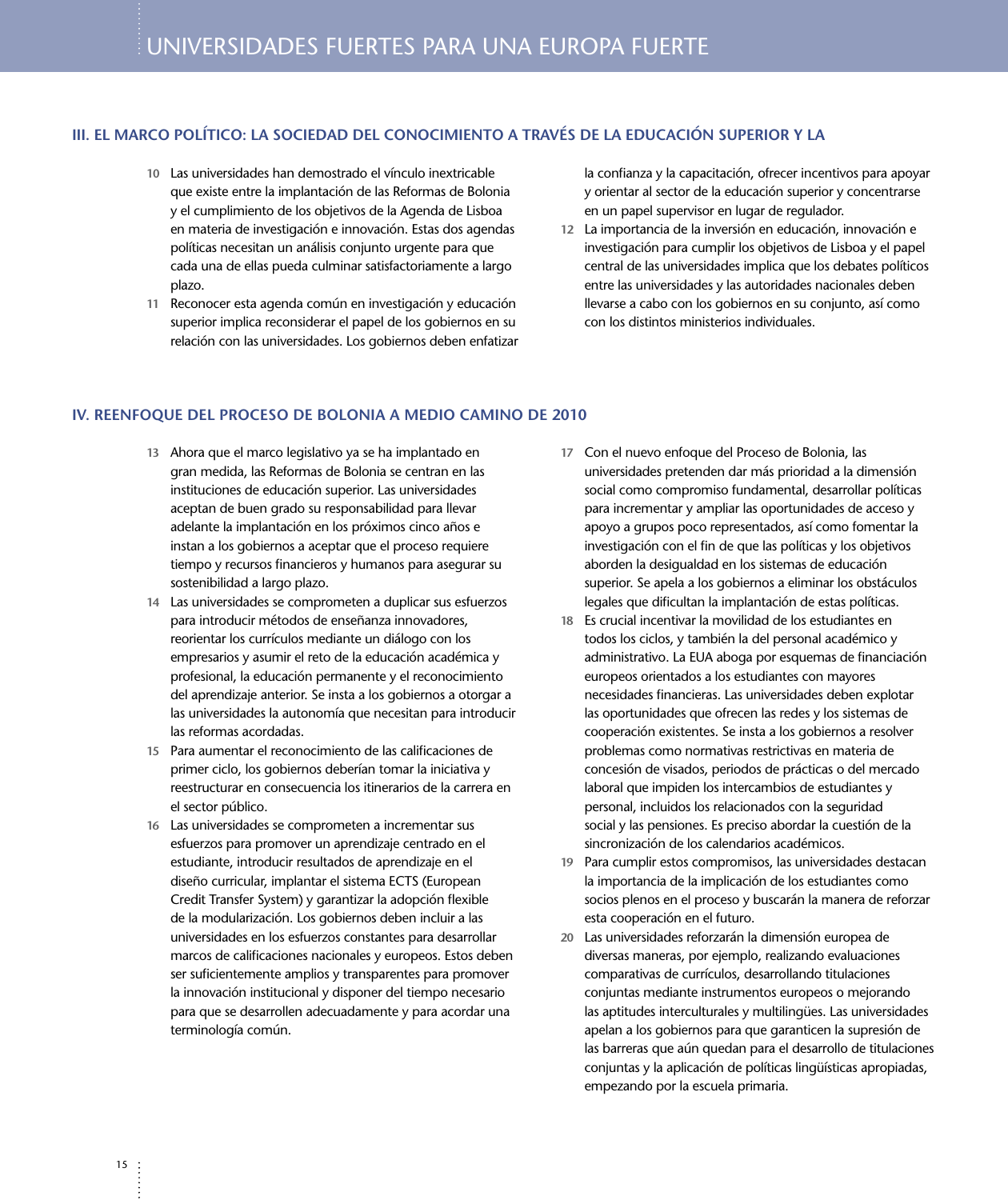#### **V. IMPULSO DE LA INVESTIGACIÓN Y LA INNOVACIÓN**

- **21** Las universidades asumen su responsabilidad a la hora de ofrecer a los estudiantes, a todos los niveles, una amplia educación basada en la investigación como respuesta a la creciente necesidad de información científica y tecnológica por parte de la sociedad.
- **22** Las universidades deben ejercer sus propias responsabilidades para impulsar la investigación y la innovación mediante el uso óptimo de recursos y el desarrollo de estrategias de investigación institucionales. Sus diversos perfiles garantizan su creciente compromiso en el proceso de investigación e innovación, en colaboración con diferentes socios.
- **23** Las universidades prestan todo su apoyo al establecimiento del Consejo de Investigación Europeo para mejorar la calidad y la excelencia de la investigación europea y

#### **VI. FORMACIÓN Y CARRERA DE LOS INVESTIGADORES**

**25** El diseño de programas doctorales garantizará que mientras el elemento central de los programas doctorales siga siendo el avance del conocimiento a través de la investigación, la formación doctoral satisfará las necesidades de un mercado laboral que es más amplio que el académico, mediante el desarrollo de competencia investigadora y capacidades transferibles; que los programas doctorales correspondan a tres a cuatro años de trabajo a tiempo completo; que los programas doctorales transnacionales conjuntos se refuercen y

#### **VII. CALIDAD PARA INSTITUCIONES FUERTES**

- **27** Las universidades subrayan la relación entre una cultura de calidad sistemática, el grado de autonomía y el nivel de financiación, e instan a los gobiernos a reconocer que una mayor autonomía y una financiación adecuada son fundamentales para incrementar la calidad general de las universidades europeas.
- **28** Las universidades se comprometen a desarrollar, integrar y establecer una cultura de calidad interna que se adapte a sus objetivos y su misión institucional. Este compromiso se demuestra con el creciente número de instituciones implicadas en las actividades de la EUA relacionadas con la calidad. Las universidades están convencidas de que la legitimidad y la confianza en procedimientos externos de garantía de calidad derivan de una cooperación entre todos los agentes sociales (estudiantes, universidades y autoridades nacionales), así como de un acuerdo compartido sobre estos procedimientos, sus objetivos y su seguimiento.

apelan a los gobiernos nacionales y a la CE para que lo establezcan rápidamente en el contexto del Séptimo Programa Marco. Siguiendo buenas prácticas identificadas en varios países europeos y en el Sexto Programa Marco, los gobiernos deberían ser conscientes de la necesidad de establecer una financiación nacional y de coordinarla.

**24** Las universidades reconocen la tensión existente entre el necesario refuerzo de las universidades de investigación y la necesidad de garantizar recursos para la enseñanza basada en la investigación en todas las universidades. Se insta a los gobiernos a reconocer el papel especial de las universidades como nodos esenciales en redes que fomentan la innovación y la transferencia en el ámbito regional, así como a prestar el apoyo financiero necesario para reforzar este proceso.

que los candidatos doctorales sean considerados como estudiantes, pero también como investigadores en una fase inicial con derechos proporcionales.

- **26** Las universidades acogen favorablemente la adopción de la Carta europea del investigador / Código de conducta para la contratación de investigadores y destacan su papel clave en el diálogo sobre la mejora de las carreras de investigación en Europa, especialmente para evitar la "fuga de cerebros".
- **29** Las universidades defienden un equilibrio entre autonomía y responsabilidad a través de procedimientos de auditoría institucional que representan un enfoque de aptitud para el uso culturalmente adaptado a los países y las instituciones y conforme con sus diferentes funciones y perfiles; tienen como fin un cambio y una mejora estratégica más que un control de calidad; están diseñados para desarrollar una dimensión europea a través de equipos de evaluación europeos, y tienen en cuenta el compromiso con la sociedad y con la dimensión social del Proceso de Bolonia.
- **30** Las universidades tienen un compromiso de diálogo y cooperación en el ámbito europeo en el "E4" (ENQA, ESIB, EUA y EURASHE) con el fin de mejorar los procedimientos de responsabilidad que reforzarían la calidad general de las universidades europeas. La EUA apoya el informe de Bergen de la ENQA, incluidos los estándares y las directrices de garantía de calidad, así como el establecimiento de un registro europeo de agencias de garantía de calidad y del Comité del Registro Europeo.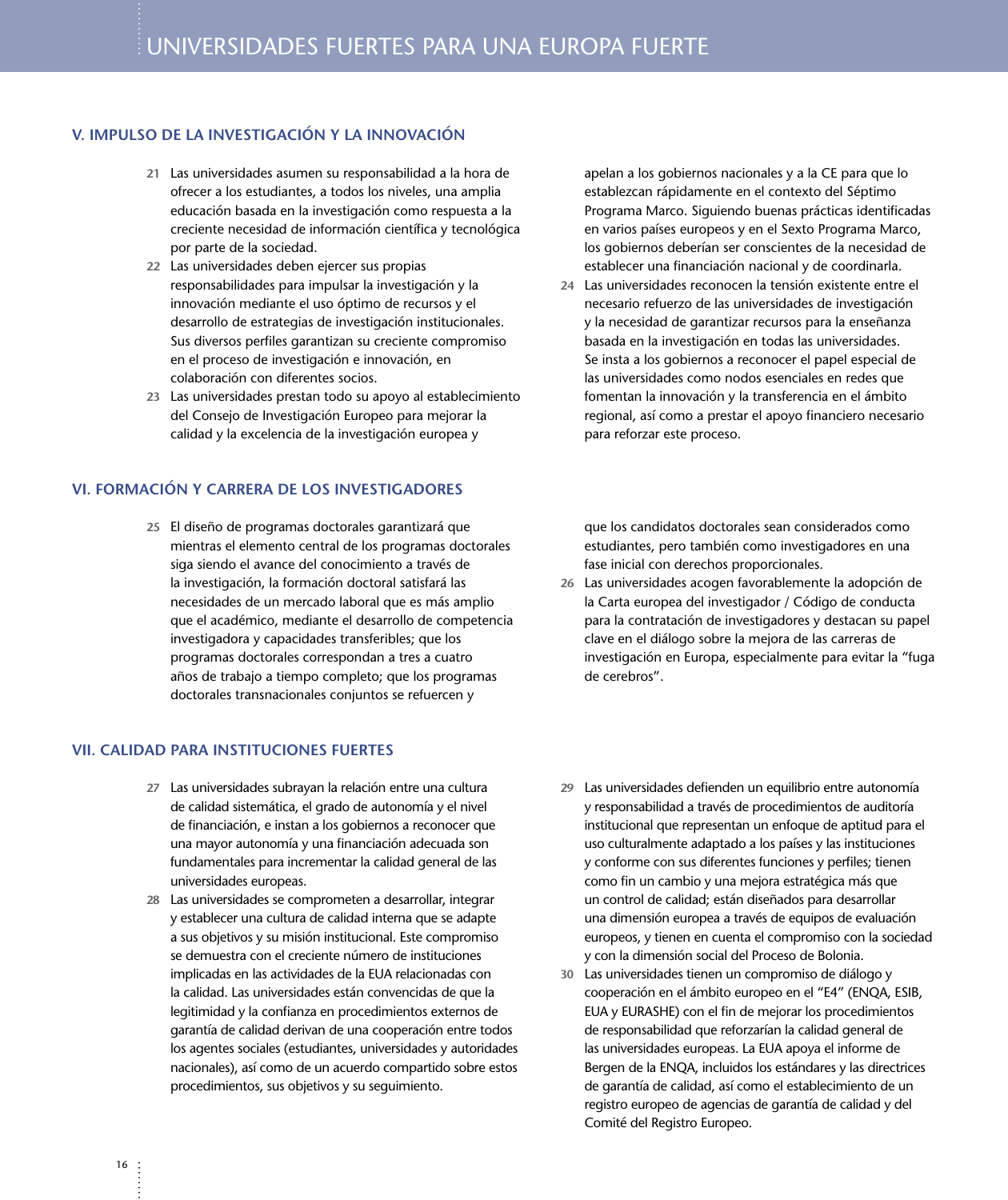#### **VIII. FINANCIACIÓN PARA INSTITUCIONES FUERTES**

**31** Las universidades europeas no cuentan con una financiación suficiente, por lo que no pueden competir con otros sistemas sin niveles de financiación equiparables. En la actualidad, los países de la UE destinan a la universidad una proporción de su PIB aproximadamente equivalente a la mitad de lo que se destina en Estados Unidos. Los objetivos de Lisboa son ambiciosos, pero la financiación pública para la investigación y la educación superior está estancada, en el mejor de los casos. Las universidades sostienen que un débil apoyo público desgasta su papel como sustento de la democracia y su capacidad de fomento de la innovación cultural, social y tecnológica. Los gobiernos deben garantizar niveles de financiación adecuados para mantener y mejorar la calidad de las instituciones.

#### **IX. CONCLUSIÓN**

**34** Las universidades intentan dar forma al debate estratégico sobre su papel dentro de la Europa del conocimiento. Las universidades instan a los gobiernos a considerar los presupuestos en educación superior e investigación como una inversión en el futuro. Las universidades acogen favorablemente el diálogo iniciado en Glasgow al máximo nivel político europeo y transmiten el mensaje de que una Europa fuerte necesita universidades fuertes.

EUA, Bruselas, 15 de abril de 2005

- **32** Las universidades están trabajando para diversificar sus fuentes de financiación. Se han comprometido a estudiar modelos de financiación combinados público/privado y a impulsar un debate estructurado y basado en datos reales dentro de la EUA y con los diferentes agentes sociales. Desarrollarán modelos completos de costes económicos e instan a los gobiernos a asignar fondos en consecuencia.
- **33** En pro de la responsabilidad y la transparencia, las universidades se comprometen a explorar buenas prácticas y a reforzar el liderazgo y la gestión profesional.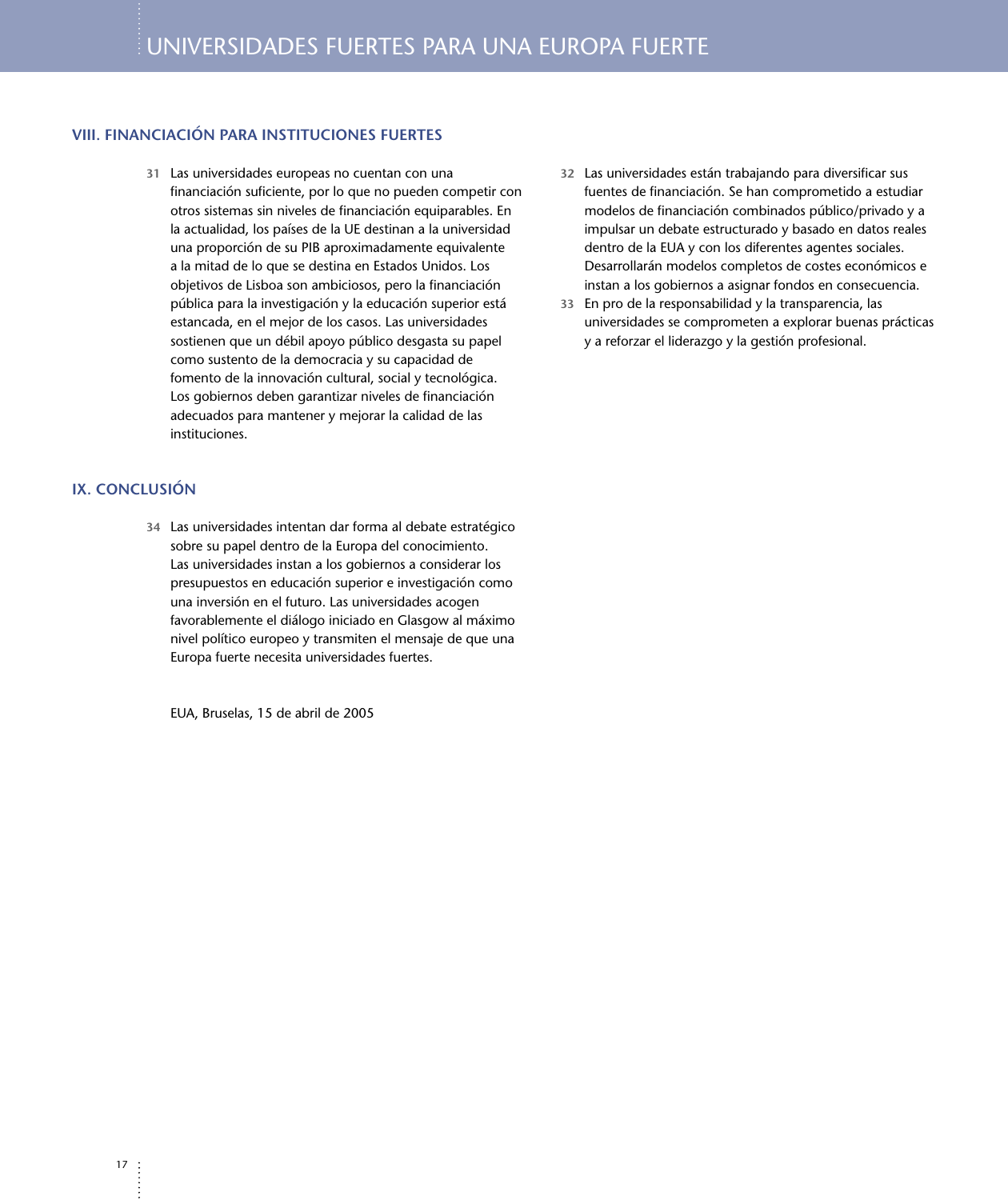# GRANDI **UNIVERSITÀ** PER UNA **EUROPA** FORTE

#### **I. PREAMBOLO**

- **1** La dichiarazione di Glasgow getta le basi per un dialogo continuativo di alto livello politico tra le università – nel senso più lato – e le Autorità pubbliche chiamate a Glasgow dal presidente della commissione José Manuel Barroso per assicurare, come priorità assoluta dell'Europa, il futuro delle università europee.
- **2** La dichiarazione di Glasgow traccia le linee di azione che assicureranno il contributo delle Università alla costruzione di una Europa che abbia un ruolo centrale in un contesto globale. Questa preambolo d'azione segue il lavoro iniziato dalla EUA a Salamanca (2001) e a Graz (2003).
- **3** L'Europa ha bisogno di università forti e creative che giochino un ruolo chiave nella formazione della società del

#### **II. MISSIONI E VALORI PER ISTITUZIONI FORTI**

- **6** Le molteplici missioni delle Università comportano la creazione, preservazione, valutazione, disseminazione e sfruttamento delle conoscenze. Le Università forti hanno bisogno di valori accademici e sociali forti che sottolineino il loro contributo alla società. Le Università condividono un impegno verso la base sociale di crescita economica e condividono le dimensioni etiche dell'istruzione universitaria e della ricerca.
- **7** Le Università stanno sviluppando missioni e profili differenti per confrontare le sfide della competizione globale pur mantenendo l'impegno alla coesione sociale. La diversificazione e la maggiore competizione sono contro bilanciate dalla cooperazione inter-istituzionale basata sulla condivisione dello sviluppo della qualità.

sapere Europeo attraverso un ampio coinvolgimento, una motivazione ad apprendere che duri tutta la vita, e attraverso la promozione della qualità e eccellenza nella didattica, nella ricerca e nelle attività innovative.

- **4** Questo può essere raggiunto da solide istituzioni in grado di determinare il loro stesso sviluppo e di contribuire al benessere sociale, culturale ed economico sul piano regionale, nazionale, Europeo e a livello globale.
- **5** Le Università sono impegnate a migliorare le loro strutture di governo e la loro competenza leadership in modo da aumentare la loro efficienza e capacità innovativa e a raggiungere le loro molteplici missioni.
- **8** La cooperazione inter-istituzionale tra gli istituti è stata la punta di diamante delle Università Europee e sta diventando più importante nell'ambiente globale e competitivo. Le Università hanno riconosciuto che l'integrazione Europea deve essere accompagnata da una stretta cooperazione internazionale basata sulla comunità di interessi.
- **9** Le Università sono aperte a lavorare con la società. L'autonomia istituzionale e le missioni diversificate sono requisiti essenziali per assicurare un effettivo impegno.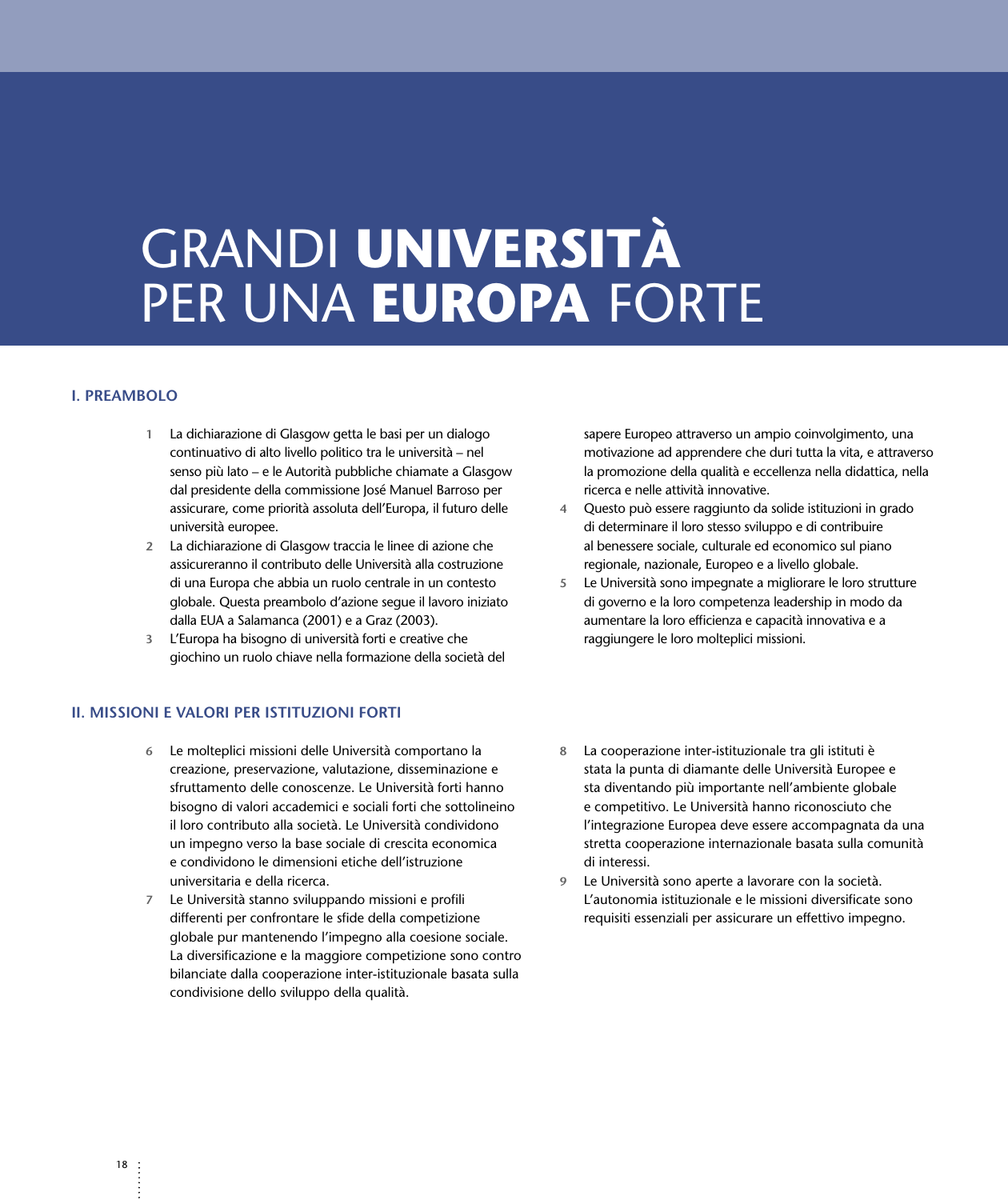#### **III. LA CORNICE OPERATIVA DELLA POLITICA – LA SOCIETÀ DEI SAPERI ATTRAVERSO L'ALTA EDUCAZIONE E RICERCA**

- **10** Le Università hanno dimostrato il legame inestricabile nell'attivare le riforme di Bologna e nel venire incontro agli obiettivi dell'agenda di Lisbona. Queste due agende di politica, in modo improcrastinabile, devono essere considerate insieme per permettere che entrambe massimizzino i risultati a lungo termine.
- **11** Il riconoscimento di questa agenda di ricerca comune nell'educazione superiore, implica il ripensamento del ruolo dei governi nel loro rapporto con le Università. I governi devono focalizzare la fiducia e il potenziamento e

provvedere ad incentivi per sostenere e guidare con mano sicura, il settore dell'istruzione superiore e per concentrarsi su un ruolo che sia di supervisione piuttosto che di regolamentazione.

**12** L'importanza dell'investimento nell'istruzione, innovazione e ricerca nell'ottemperare agli obiettivi di Lisbona, nel ruolo centrale delle Università, significa che, discussioni di politica operativa tra le università e le autorità nazionali dovrebbe aver luogo tra i governi e tra i livelli dei singoli ministeri.

#### **RIESAMINANDO IL PROGRESSO DI BOLOGNA A METÀ STRADA VERSO IL 2010**

- **13** Le riforme di Bologna si stanno concentrando sulle istituzioni dell'istruzione superiore ora che una cornice legislativa è sostanzialmente delineata. Le Università sono determinate nell'accettare le loro responsabilità per spingere avanti questa attivazione nel prossimo quinquennio e spingono i governi ad accettare che il processo ha bisogno di tempo ed accettare le risorse finanziarie ed umane assicurano una responsabilità a lungo termine.
- **14** Le Università sono impegnate a raddoppiare i loro sforzi, ad introdurre metodologie didattiche innovative per un ri orientamento dei curricula in un dialogo con i fruitori e riassumersi le sfide dell'istruzione accademica e professionale all'apprendimento nel corso della vita e del riconoscimento dell'apprendimento precedente. Si fa invito pressante ai governi di concedere alle Università l'autonomia di cui esse hanno bisogno per introdurre le riforme già concordate.
- **15** Al fine di aumentare la possibilità di accettazione delle qualifiche del ciclo primario, i governi dovrebbero assumere la guida tramite la ristrutturazione dei percorsi e delle carriere nel settore pubblico conformemente.
- **16** Le Università si impegnano ad aumentare i loro sforzi nella promozione dell'apprendimento incentrato sul discente al fine di introdurre nella struttura del curriculum i risultati, e di attivare l'ECTS e al fine di assicurare l'adozione flessibile della modularità. I governi dovrebbero includere le Università negli sforzi continuativi per lo sviluppo nazionale e per le cornici operative delle qualificazioni europee. Queste dovrebbero essere sufficientemente ampie e trasparenti sì da promuovere l'innovazione istituzionale e dovrebbero avere con sufficiente lasso di tempo a disposizione per essere sviluppati in modo adeguato e per collimare in una terminologia comune.
- **17** Nel rifocalizzare il processo di Bologna le Università si impegnano a dare maggiore priorità alla dimensione sociale

parimenti all'impegno fondamentale di politiche di sviluppo per aumentare ed allargare le opportunità di accesso e di supporto ai gruppi sotto rappresentati e per promuovere la ricerca al fine di caratterizzare la politica e le azioni mirate a contrastare la disuguaglianza nei sistemi d'istruzione superiore. I governi sono quindi chiamati a rimuovere gli ostacoli legali e ad attivare queste linee operative.

- **18** Il fornire incentivi per la mobilità degli studenti in tutti i cicli come pure quello del personale amministrativo ed accademico è cruciale. La EUA auspica dei piani di finanziamento europei che siano mirati agli studenti con i più pressanti bisogni finanziari. Le Università dovrebbero sfruttare appieno le opportunità offerte dai network già esistenti e dai piani di cooperazione. I governi vengono pressantemente invitati a risolvere tali questioni cruciali come i visti di ingresso restrittivi, gli stages, e le regolamentazioni del mercato del lavoro che impediscono lo scambio degli studenti e del personale. Ciò comprende anche tutte le questioni che insorgono nell'ambito della previdenza sociale e in particolar modo gli accordi per le pensioni. La questione della sincronizzazione dei calendari accademici deve essere parimenti affrontata.
- **19** Per venire incontro a questi impegni le Università sottolineano l'importanza del coinvolgimento degli studenti come partner a pieno diritto nel processo e si attiveranno per rinforzare questa partnership nel futuro.
- **20** Le Università rafforzeranno la dimensione europea in vari modi tra cui per esempio con la marcatura della qualità nel curriculum, con lo sviluppo di lauree congiunte attraverso strumenti europei, con l'aumento delle abilità interculturali e multi linguistiche. Le Università investono i governi ad assicurare che i confini e le barriere ancora restanti che impediscono lo sviluppo dell'attivazione delle lauree congiunte, siano rimosse e che adeguate politiche linguistiche abbiano a sostituirle già all'inizio dell'istruzione scolastica.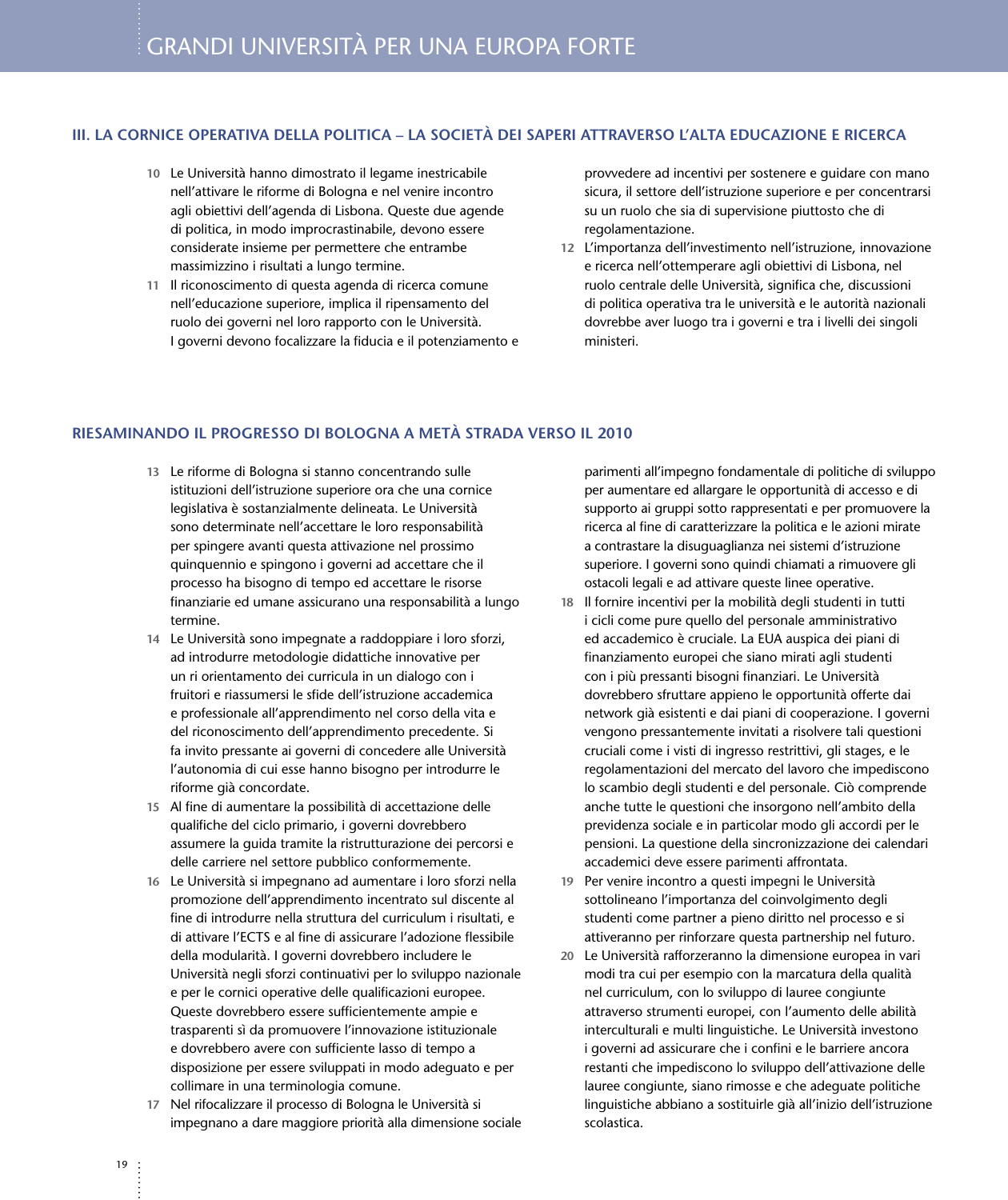#### **V. IL POTENZIARE LA RICERCA E L'INNOVAZIONE**

- **21** Le Università si assumono la responsabilità di provvedere ad una istruzione ampia basata sulla ricerca per gli studenti di tutti i gradi, come risposta all'aumentato fabbisogno della società nel campo scientifico e tecnologico dell'informazione e della comprensione.
- **22** Le Università devono esercitare la loro responsabilità per aumentare la ricerca e l'innovazione attraverso l'uso ottimale di risorse e per sviluppare strategie di ricerca istituzionali. I loro profili diversi assicurano che esse siano progressivamente coinvolte nella ricerca e nel progresso innovativo mediante collaborazioni con partners diversi.
- **23** Le Università danno il loro forte appoggio alla creazione di un Consiglio Europeo delle ricerche per il potenziamento della qualità e dell'eccellenza della ricerca europea e chiamano in causa i governi nazionali e l'Unione Europea

#### **VI. L'AVVIAMENTO ALLA RICERCA E LE CARRIERE DEI RICERCATORI**

**25** L'elaborazione dei programmi di dottorato assicurerà che, mentre l'elemento centrale dei programmi di dottorato rimane il progresso del sapere attraverso la ricerca, l'avviamento al dottorato incontrerà i bisogni di un mercato del lavoro che è più ampio del mondo accademico attraverso lo sviluppo di competenze di ricerca e di abilità individuali trasferibili. I programmi di dottorato corrispondono da tre a quattro anni di lavoro a tempo pieno, i programmi di dottorato congiunti trans nazionali

#### **VII. LE QUALITÀ PER LE ISTITUZIONI FORTI**

- **27** Le Università ribadiscono l'unione tra una cultura di qualità sistematica, lo scopo dell'autonomia e il livello di finanziamento ed investono i governi a riconoscere che una maggiore autonomia e finanziamenti adeguati sono essenziali per aumentare la qualità delle Università europee nel loro complesso.
- **28** Le Università sono impegnate nello sviluppo, nell'inserimento e nella dinamicizzazione di una qualità di cultura interna nazionale che incontra i loro obiettivi e le loro missioni istituzionali. L'impegno è dimostrato dal crescente numero di istituzioni partecipanti alle attività relative alla qualità dei EUA. Le Università sono convinte che la legittimazione e la fiducia nelle procedure di assicurazione nella qualità esterna, derivino da una partnership tra tutti i fruitori (studenti, università, autorità nazionali) e da un accordo condiviso su queste procedure sui loro obiettivi finali e sul loro perseguimento.
- **29** Le Università auspicano un equilibrio tra autonomia e contabilità attraverso procedure di certificazione istituzionali che: incorporino una adattabilità per un

affinché ciò venga stabilito rapidamente nell'ambito del programma per il Framework n. 7. A seguito di linee di condotta ottimale identificate in vari paesi europei e nell'ambito del programma del sesto Framework i governi dovrebbero essere consapevoli del bisogno dell'urgenza di aprirsi e di coordinare i fondi nazionali disponibili.

**24** Le Università riconoscono che c'è una tensione tra il necessario rafforzamento delle Università che fanno ricerca e il bisogno di assicurare risorse in tutte le università per una didattica basata sulla ricerca stessa. I governi vengono chiamati a riconoscere il ruolo particolare dell'Università come nodo essenziale nella rete che promuove l'innovazione e il transfer a livello regionale, a livello d'area e far si che finanziamenti necessari siano disponibili per rafforzare questo processo.

vengono rafforzati e i dottorandi vengono considerati sia come studenti che come ricercatori di prima fase con diritti proporzionati.

**26** Le Università accolgono bene l'adozione della carta europea per i ricercatori ovvero il codice di comportamento per il reclutamento dei ricercatori e focalizzano il loro ruolo centrale nel dialogo, nel potenziamento delle carriere dei ricercatori in Europa, non ultimo nel fatto di prevenire la "fuga dei cervelli".

approccio mirato che sia culturalmente adattato ai paesi e alle istituzioni in linea con le diverse missioni e profili. Siano mirate a un miglioramento strategico e un cambiamento piuttosto che al controllo della qualità e siano modellate per sviluppare una dimensione europea attraverso equipe di valutazioni europee per prendere in considerazione l'impegno con la società e l'impegno della dimensione sociale stabilito nel Bologna Process.

**30** Le Università sono impegnate ad un dialogo tese alla partnership, a livello europeo stabilito nella "E4" (che comprende ENQA, ESIB, EUA e EURASHE) in ordine di potenziare le procedure di contabilità che dovrebbero rafforzare la qualità totale delle Università europee nel loro complesso. La EUA da il suo appoggio al rapporto ENQA per Berger, che includono le linee guida e gli standard per la verifica e la sicurezza della qualità, per stabilire di un registro europeo di agenzie per la verifica della qualità e un comitato di registro europeo per la verifica della qualità.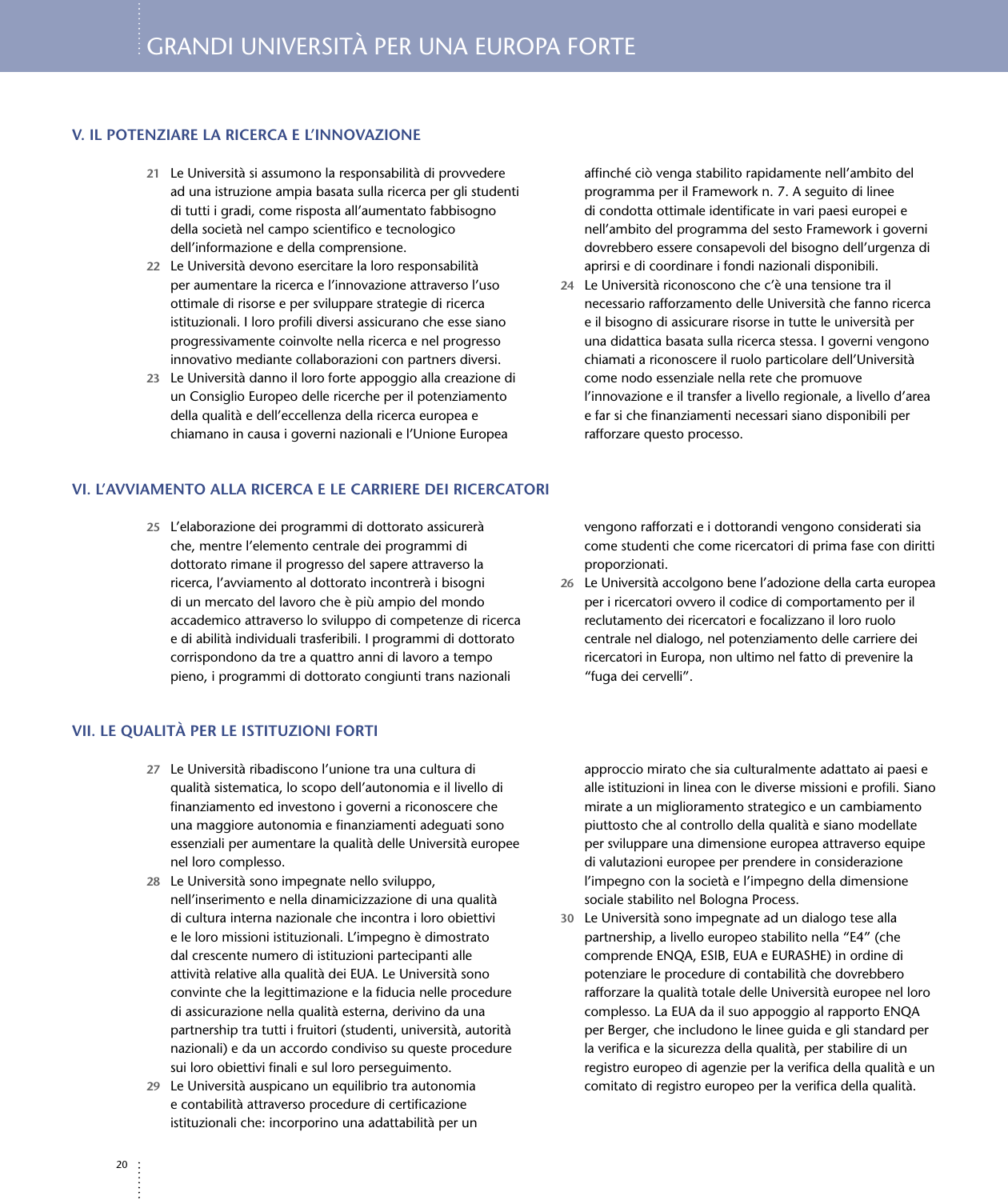#### **VIII. FINANZIAMENTI PER ISTITUZIONI FORTI**

**31** Le Università europee non sono sufficientemente dotate di fondi e non sono in grado di competere con gli altri sistemi senza adeguati livelli di finanziamenti. Attualmente i paesi europei investono nelle Università circa metà del percento del loro GDP se confrontati con gli Stati Uniti. Mentre gli obiettivi europei stabiliti a Lisbona sono ambiziosi, i finanziamenti pubblici per la ricerca e l'istruzione superiore sono stagnanti nella migliore delle ipotesi. Le Università temono che questo supporto pubblico indebolito eroda il loro ruolo nel sostenere la democrazia e la loro capacità di promuovere l'innovazione culturale, sociale e tecnologica. I governi devono assicurare dei livelli di finanziamenti appropriati al fine di mantenere e aumentare la qualità delle istituzioni.

#### **IX. CONCLUSIONE**

**34** Le Università intendono forgiare un dibattito strategico sul loro ruolo nell'ambito dei saperi o del sapere dell'Europa. Le Università investono i governi a considerare l'istruzione superiore e i bilanci per la ricerca come un investimento nel futuro. Le Università accolgono con entusiasmo il dialogo che è stato instaurato a Glasgow ad altissimo livello politico europeo e veicolano il messaggio che una forte Europa ha bisogno di forti Università.

EUA, Brussels, 15 Aprile 2005

- **32** Le Università stanno lavorando per diversificare i canali dei loro finanziamenti. Sono impegnate ad esplorare i modelli di finanziamento sia pubblici che privati e sono impegnate a lanciare un forum di discussione strutturato e basato sui fatti e sull'evidenza nell'ambito della EUA e con i fruitori diretti. Insieme svilupperanno dei completi modelli di costi economici e investiranno i governi a destinare i finanziamenti in conformità.
- **33** Nell'interesse della verifica della contabilità e della trasparenza le Università sono impegnate alla ricerca di pratiche ottimali e al rafforzamento della loro leadership, al rafforzamento della gestione professionale.

 $\ddot{\phantom{a}}$